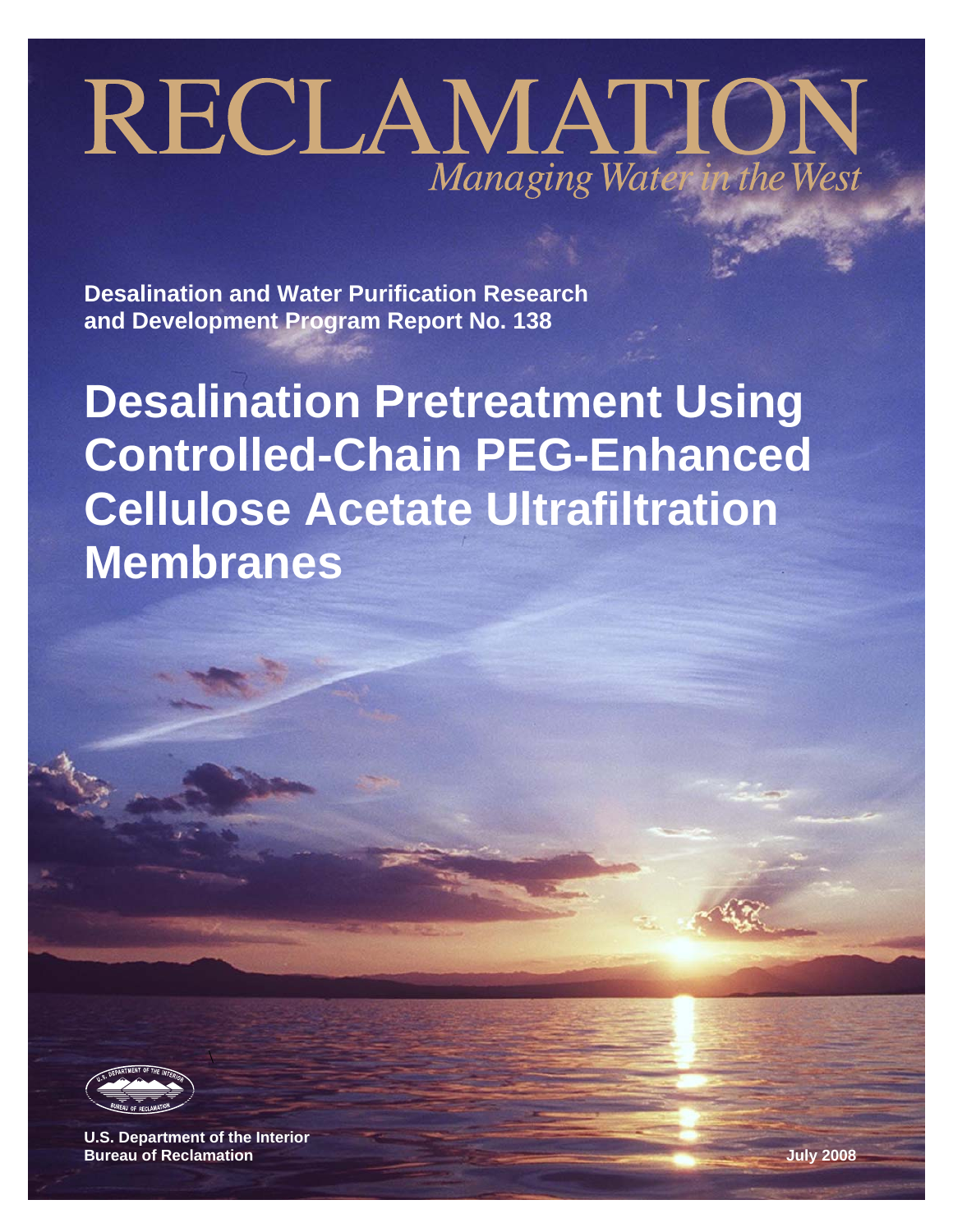### **REPORT DOCUMENTATION PAGE**

# *OMB No. 0704-0188*

|                                                                                                                                                                                                                                                                                                                                                                                                                                               |                                                               | currently valid OMB control number. PLEASE DO NOT RETURN YOUR FORM TO THE ABOVE ADDRESS.                                      |                                                            |                               | Public reporting burden for this collection of information is estimated to average 1 hour per response, including the time for reviewing instructions, searching existing data sources, gathering and maintaining<br>the data needed, and completing and reviewing this collection of information. Send comments regarding this burden estimate or any other aspect of this collection of information, including suggestions for<br>reducing this burden to Department of Defense, Washington Headquarters Services, Directorate for Information Operations and Reports (0704-0188), 1215 Jefferson Davis Highway, Suite 1204, Arlington, VA<br>22202-4302. Respondents should be aware that notwithstanding any other provision of law, no person shall be subject to any penalty for failing to comply with a collection of information if it does not display a |
|-----------------------------------------------------------------------------------------------------------------------------------------------------------------------------------------------------------------------------------------------------------------------------------------------------------------------------------------------------------------------------------------------------------------------------------------------|---------------------------------------------------------------|-------------------------------------------------------------------------------------------------------------------------------|------------------------------------------------------------|-------------------------------|--------------------------------------------------------------------------------------------------------------------------------------------------------------------------------------------------------------------------------------------------------------------------------------------------------------------------------------------------------------------------------------------------------------------------------------------------------------------------------------------------------------------------------------------------------------------------------------------------------------------------------------------------------------------------------------------------------------------------------------------------------------------------------------------------------------------------------------------------------------------|
| 1. REPORT DATE (DD-MM-YYYY).<br><b>July 2008</b>                                                                                                                                                                                                                                                                                                                                                                                              |                                                               | 2. REPORT TYPE<br>Final                                                                                                       |                                                            |                               | 3. DATES COVERED (From - To)<br>$2005 - 2008$                                                                                                                                                                                                                                                                                                                                                                                                                                                                                                                                                                                                                                                                                                                                                                                                                      |
| <b>4. TITLE AND SUBTITLE</b>                                                                                                                                                                                                                                                                                                                                                                                                                  |                                                               | Desalination Pretreatment Using Controlled-Chain PEG-Enhanced Cellulose                                                       |                                                            |                               | 5a. CONTRACT NUMBER                                                                                                                                                                                                                                                                                                                                                                                                                                                                                                                                                                                                                                                                                                                                                                                                                                                |
|                                                                                                                                                                                                                                                                                                                                                                                                                                               | <b>Acetate Ultrafiltration Membranes</b>                      |                                                                                                                               |                                                            |                               | <b>5b. GRANT NUMBER</b><br>05-FC-81-1149                                                                                                                                                                                                                                                                                                                                                                                                                                                                                                                                                                                                                                                                                                                                                                                                                           |
|                                                                                                                                                                                                                                                                                                                                                                                                                                               |                                                               |                                                                                                                               |                                                            |                               | 5c. PROGRAM ELEMENT NUMBER                                                                                                                                                                                                                                                                                                                                                                                                                                                                                                                                                                                                                                                                                                                                                                                                                                         |
| 6. AUTHOR(S)                                                                                                                                                                                                                                                                                                                                                                                                                                  | Tilak Gullinkala and Isabel C. Escobar                        |                                                                                                                               |                                                            |                               | <b>5d. PROJECT NUMBER</b>                                                                                                                                                                                                                                                                                                                                                                                                                                                                                                                                                                                                                                                                                                                                                                                                                                          |
|                                                                                                                                                                                                                                                                                                                                                                                                                                               |                                                               |                                                                                                                               |                                                            |                               | <b>5e. TASK NUMBER</b>                                                                                                                                                                                                                                                                                                                                                                                                                                                                                                                                                                                                                                                                                                                                                                                                                                             |
|                                                                                                                                                                                                                                                                                                                                                                                                                                               |                                                               |                                                                                                                               |                                                            |                               | <b>5f. WORK UNIT NUMBER</b>                                                                                                                                                                                                                                                                                                                                                                                                                                                                                                                                                                                                                                                                                                                                                                                                                                        |
| University of Toledo                                                                                                                                                                                                                                                                                                                                                                                                                          | 2801 West Bancroft Street - MS 305<br>Toledo, Ohio 43606-3390 | 7. PERFORMING ORGANIZATION NAME(S) AND ADDRESS(ES)                                                                            |                                                            |                               | 8. PERFORMING ORGANIZATION REPORT<br><b>NUMBER</b>                                                                                                                                                                                                                                                                                                                                                                                                                                                                                                                                                                                                                                                                                                                                                                                                                 |
|                                                                                                                                                                                                                                                                                                                                                                                                                                               | U.S. Department of the Interior,                              | 9. SPONSORING / MONITORING AGENCY NAME(S) AND ADDRESS(ES)                                                                     |                                                            |                               | 10. SPONSOR/MONITOR'S ACRONYM(S)                                                                                                                                                                                                                                                                                                                                                                                                                                                                                                                                                                                                                                                                                                                                                                                                                                   |
| Bureau of Reclamation, Denver Federal Center,<br><b>NUMBER(S)</b><br>PO Box 25007, Denver CO 80225-0007                                                                                                                                                                                                                                                                                                                                       |                                                               |                                                                                                                               | <b>11. SPONSOR/MONITOR'S REPORT</b><br>DWPR Report No. 138 |                               |                                                                                                                                                                                                                                                                                                                                                                                                                                                                                                                                                                                                                                                                                                                                                                                                                                                                    |
|                                                                                                                                                                                                                                                                                                                                                                                                                                               | <b>12. DISTRIBUTION / AVAILABILITY STATEMENT</b>              | Available from the National Technical Information Service,<br>Operations Division, 5285 Port Royal Road, Springfield VA 22161 |                                                            |                               |                                                                                                                                                                                                                                                                                                                                                                                                                                                                                                                                                                                                                                                                                                                                                                                                                                                                    |
| <b>13. SUPPLEMENTARY NOTES</b>                                                                                                                                                                                                                                                                                                                                                                                                                |                                                               |                                                                                                                               |                                                            |                               | Report can be downloaded from Reclamation Web site: http://www.usbr.gov/pmts/water/publications/reports.html                                                                                                                                                                                                                                                                                                                                                                                                                                                                                                                                                                                                                                                                                                                                                       |
| 14. ABSTRACT (Maximum 200 words)<br>In order to reduce hydrophobic interactions between natural organic matter (NOM) and the membrane surface, and<br>thereby fouling due to NOM, hydrophilic poly(ethylene glycol) (PEG) monomer chains were attached to a commercially<br>available membrane via in situ graft polymerization. Graft polymerization led to an increase in permeability when<br>filtering synthetic seawater containing NOM. |                                                               |                                                                                                                               |                                                            |                               |                                                                                                                                                                                                                                                                                                                                                                                                                                                                                                                                                                                                                                                                                                                                                                                                                                                                    |
| <b>15. SUBJECT TERMS</b>                                                                                                                                                                                                                                                                                                                                                                                                                      |                                                               | Desalination, pretreatment, ultrafiltration, surface modifications                                                            |                                                            |                               |                                                                                                                                                                                                                                                                                                                                                                                                                                                                                                                                                                                                                                                                                                                                                                                                                                                                    |
|                                                                                                                                                                                                                                                                                                                                                                                                                                               | 16. SECURITY CLASSIFICATION OF:<br>UL                         |                                                                                                                               | <b>17. LIMITATION</b><br>OF ABSTRACT                       | 18. NUMBER<br><b>OF PAGES</b> | 19a. NAME OF RESPONSIBLE PERSON                                                                                                                                                                                                                                                                                                                                                                                                                                                                                                                                                                                                                                                                                                                                                                                                                                    |
| a. REPORT                                                                                                                                                                                                                                                                                                                                                                                                                                     | b. ABSTRACT                                                   | c. THIS PAGE                                                                                                                  | SAR (same<br>as report)                                    | 27 plus<br>appendices         | Andy Murphy<br>19b. TELEPHONE NUMBER (include area<br>code)                                                                                                                                                                                                                                                                                                                                                                                                                                                                                                                                                                                                                                                                                                                                                                                                        |
|                                                                                                                                                                                                                                                                                                                                                                                                                                               |                                                               |                                                                                                                               |                                                            |                               | 303-445-2259<br>Standard Form 298 (Rev. 8/98)                                                                                                                                                                                                                                                                                                                                                                                                                                                                                                                                                                                                                                                                                                                                                                                                                      |

Standard Form 298 (Rev. 8/98)<br>Prescribed by ANSI Std. 239-18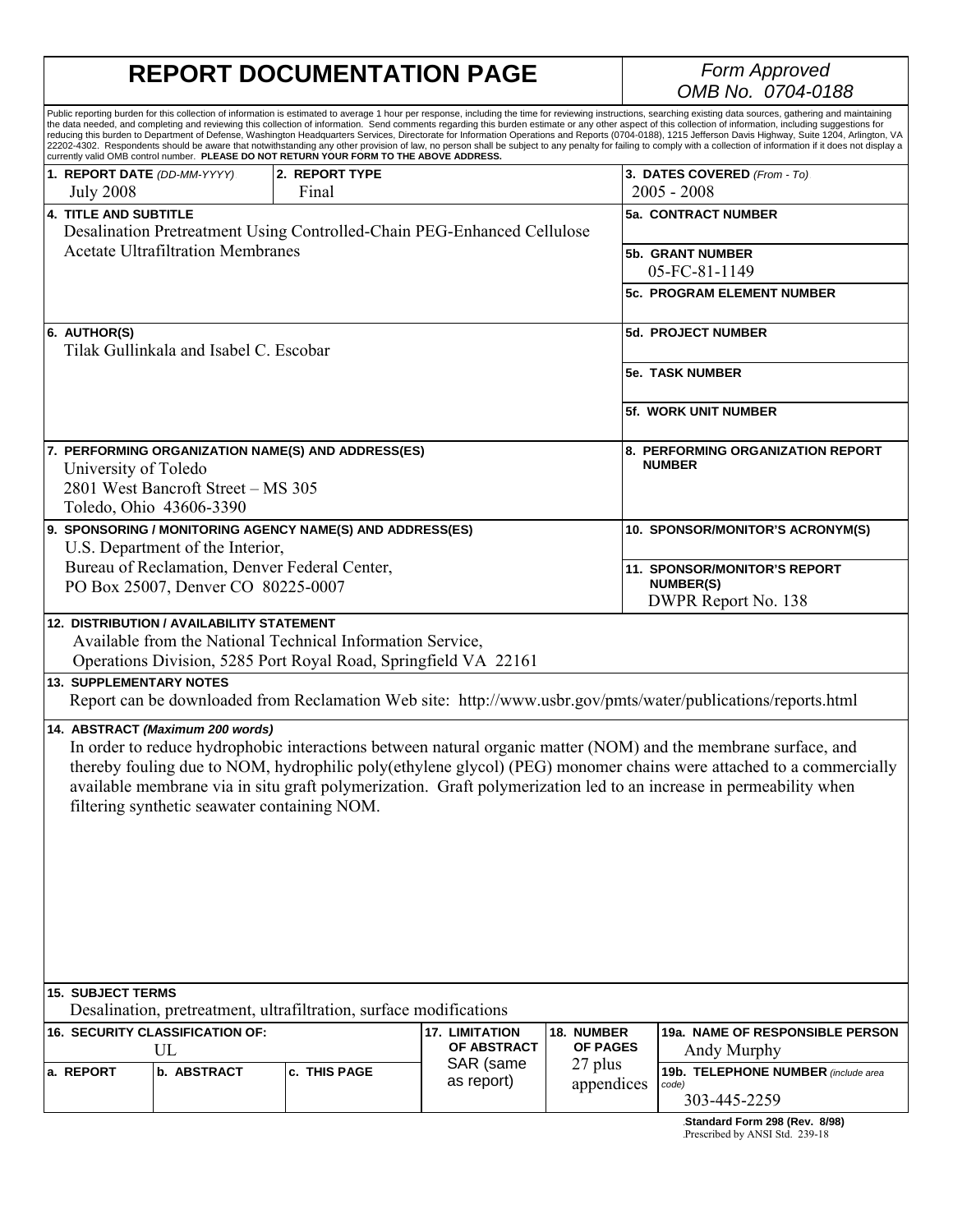**Desalination and Water Purification Research and Development Program Report No. 138** 

# **Desalination Pretreatment Using Controlled-Chain PEG-Enhanced Cellulose Acetate Ultrafiltration Membranes**

**Prepared for Reclamation Under Contract No. 05-FC-81-1149** 

*by* 

**Tilak Gullinkala Isabel C. Escobar** 

**University of Toledo Toledo, Ohio** 



U.S. Department of the Interior Bureau of Reclamation Technical Service Center Water and Environmental Resources Division Water Treatment Engineering Research Team Denver, Colorado July 2008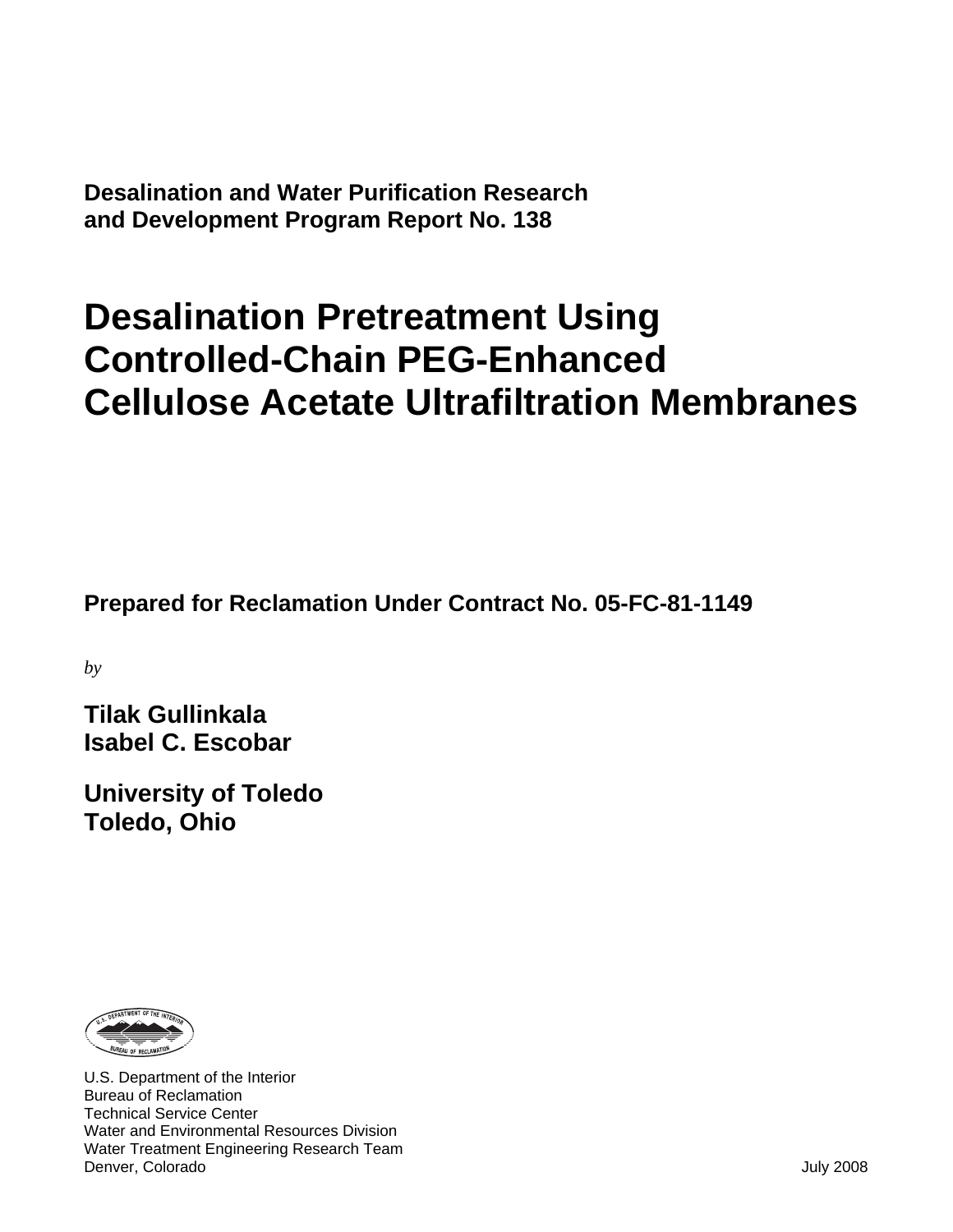#### **MISSION STATEMENTS**

The mission of the Department of the Interior is to protect and provide access to our Nation's natural and cultural heritage and honor our trust responsibilities to Indian tribes and our commitments to island communities.

The mission of the Bureau of Reclamation is to manage, develop, and protect water and related resources in an environmentally and economically sound manner in the interest of the American public.

#### **Acknowledgments**

We are grateful to the Department of the Interior, Bureau of Reclamation for financial support for this work through grant 05-FC-81-1149. We also wish to express our sincere thanks to Dr. Steven Kloos, General Electric Water and Processing Technologies, for providing membranes; Dr. A. Miguel Morao, for initial work done on this project; and the University of Michigan Electron Microbeam Analysis Laboratory (EMAL), for permission to use their facilities.

#### **Disclaimer**

The views, analysis, recommendations, and conclusions in this report are those of the authors and do not represent official or unofficial policies or opinions of the United States Government, and the United States takes no position with regard to any findings, conclusions, or recommendations made. As such, mention of trade names or commercial products does not constitute their endorsement by the United States Government.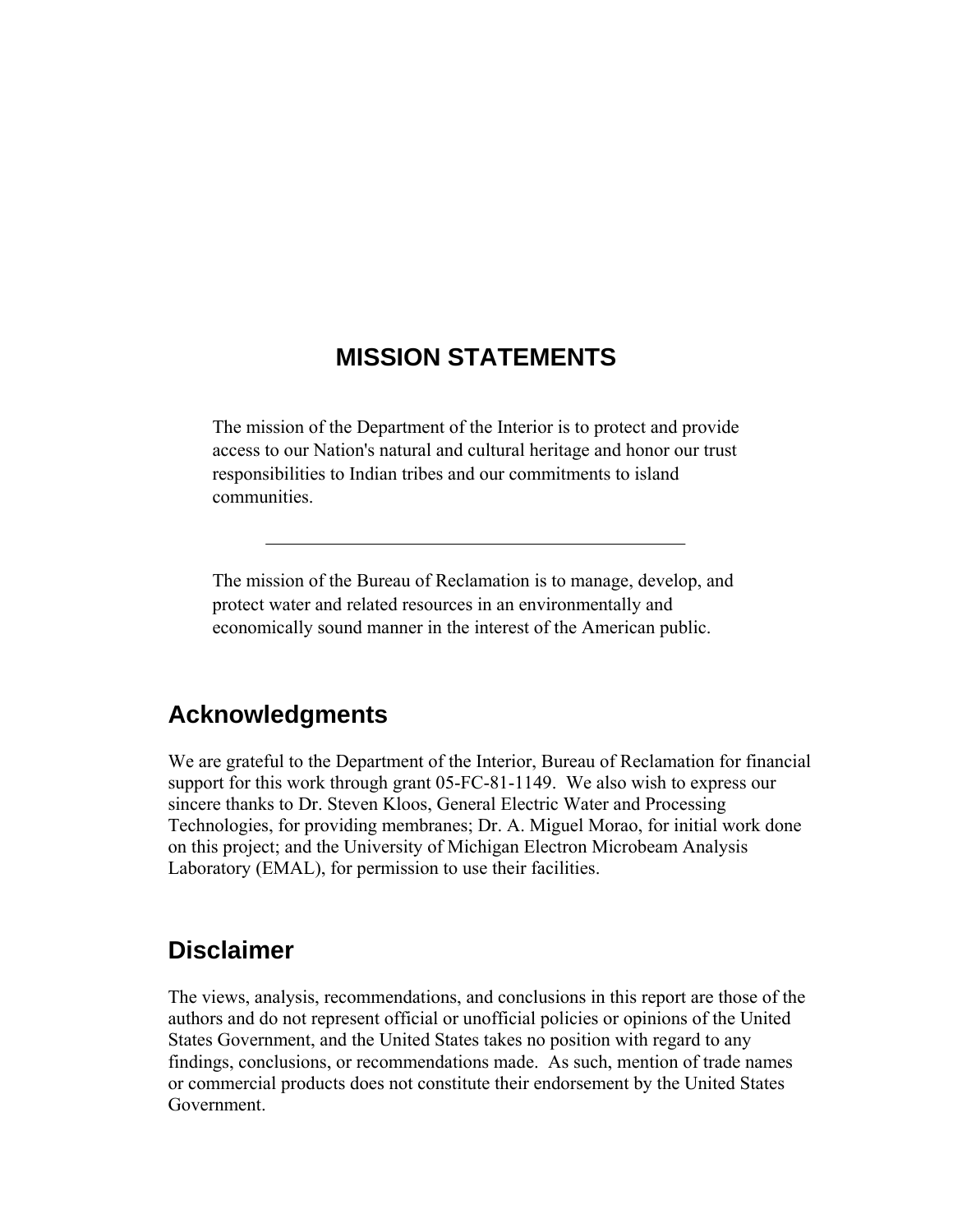### **Table of Contents**

|                                                     | Page                                        |
|-----------------------------------------------------|---------------------------------------------|
|                                                     | V                                           |
|                                                     | 1                                           |
|                                                     | 3                                           |
|                                                     | 5                                           |
|                                                     | 5<br>5<br>5                                 |
|                                                     | 7                                           |
| 4.4. Fourier Transform Infrared (FTIR) Spectroscopy | 7<br>$\overline{7}$<br>10<br>11<br>11<br>11 |
|                                                     | 13                                          |
|                                                     | 13<br>16<br>20                              |
|                                                     | 23                                          |
|                                                     | 25                                          |
| Appendices                                          |                                             |

#### **List of Tables**

| Table                                                           | Page |
|-----------------------------------------------------------------|------|
| 1 Roughness and peak count values modified and virgin membranes | 19   |

### **List of Figures**

| Figure       |                                                              | Page |
|--------------|--------------------------------------------------------------|------|
| $\mathbf{1}$ |                                                              |      |
|              | 2A Reactions involved in graft polymerization of CA membrane |      |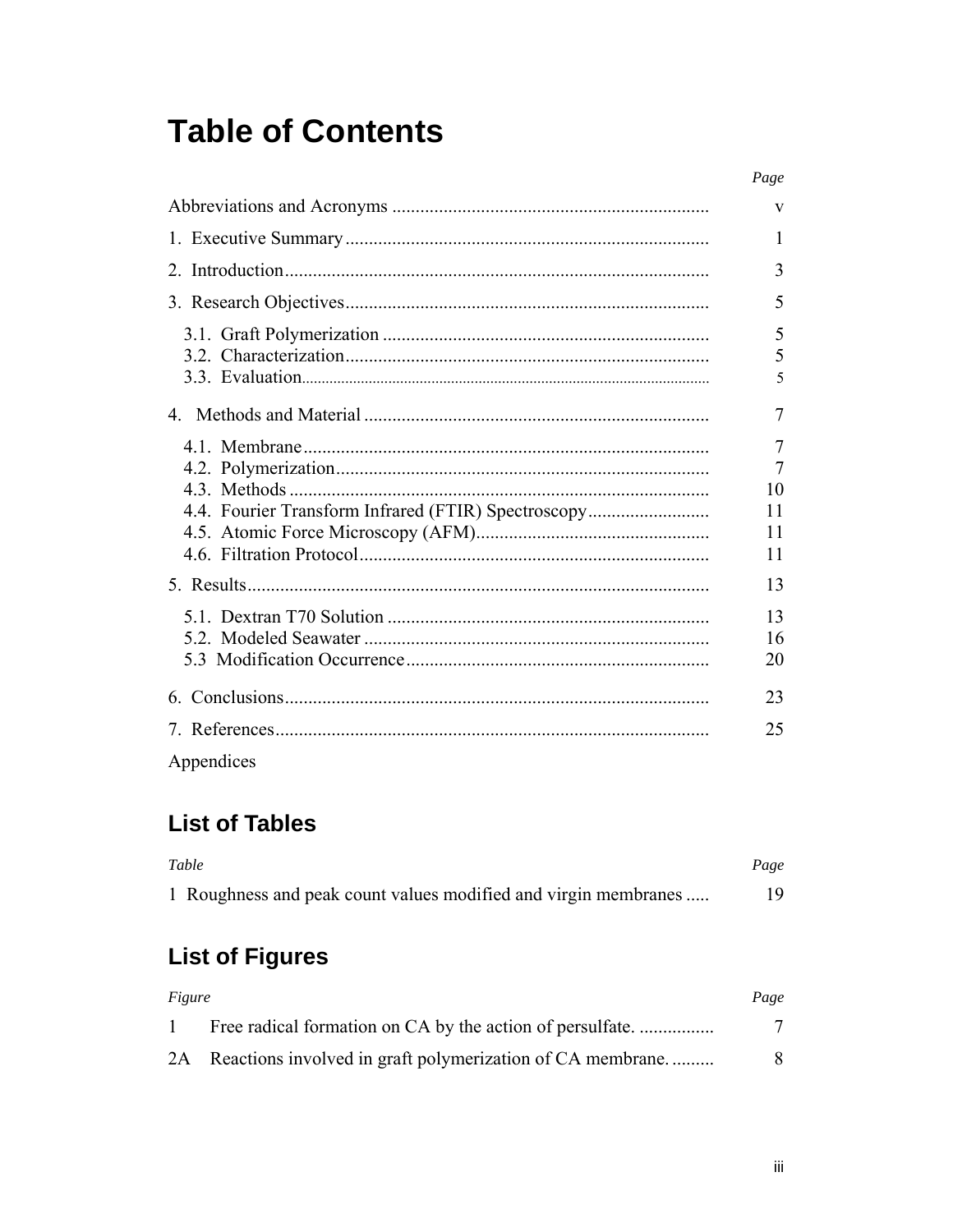### **List of Figures**

| Figure |                                                                                                               | Page |
|--------|---------------------------------------------------------------------------------------------------------------|------|
| 2B     | Infrared spectra of pure CA and CA reacted with oxidizing                                                     | 9    |
| 2C     | SEM and sulfur mapping images of membrane sample                                                              | 9    |
| 3      | Schematic diagram of graft polymerization using drop                                                          | 10   |
| 4      | Experimental setup of dead end ultrafiltration of                                                             | 12   |
| 5      | Comparison of flux between virgin and modified                                                                | 13   |
| 6      | Comparison of TOC rejection between the virgin,                                                               | 14   |
| 7      | AFM images of (a) virgin, (b) drop-modified, and                                                              | 15   |
| 8      |                                                                                                               | 16   |
| 9      |                                                                                                               | 17   |
| 10     |                                                                                                               | 17   |
| 11     |                                                                                                               | 18   |
| 12     | A 6-hour run showing the increase in the flux due to<br>modification. Two virgin membranes were precompacted, | 18   |
| 13     | Percent TOC rejection of virgin and modified membranes                                                        | 19   |
| 14     | Three-dimensional AFM images of: (a) 9-hour fouled virgin                                                     | 20   |
| 15     | UV absorption spectra recorded during the oxidization of                                                      | 21   |
| 16     | Time dependence growth of absorbance during addition of                                                       | 21   |
| 17     | UV absorption spectra recorded during chain termination                                                       | 22   |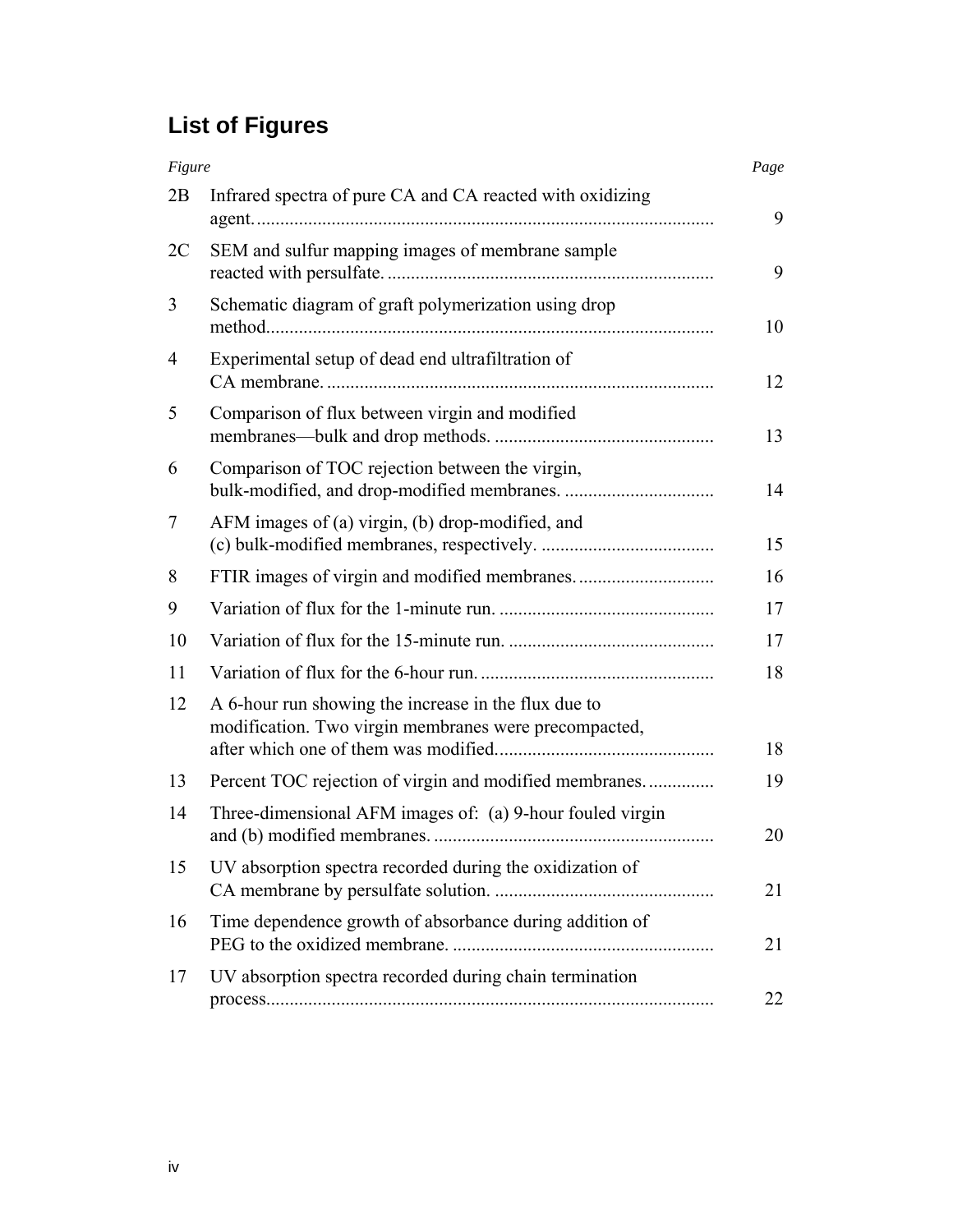# **Abbreviations and Acronyms**

| ξ           | zeta potential, millivolt        |
|-------------|----------------------------------|
| <b>AFM</b>  | atomic force microscopy          |
| <b>ATR</b>  | attenuated total reflectance     |
| CA.         | cellulose acetate                |
| <b>CTA</b>  | chain transfer agent             |
| DI          | deionized                        |
| <b>FTIR</b> | fourier transform infrared       |
| g/L         | grams per liter                  |
| IR          | infrared                         |
| $L/m^2$ -hr | liters per square meter per hour |
| mM          | millimolars                      |
| nm          | nanometer                        |
| <b>NOM</b>  | natural organic matter           |
| <b>PEG</b>  | polyethylene glycol              |
| <b>SEM</b>  | scanning electron microscope     |
| <b>TOC</b>  | total organic carbon             |
| UV          | ultraviolet                      |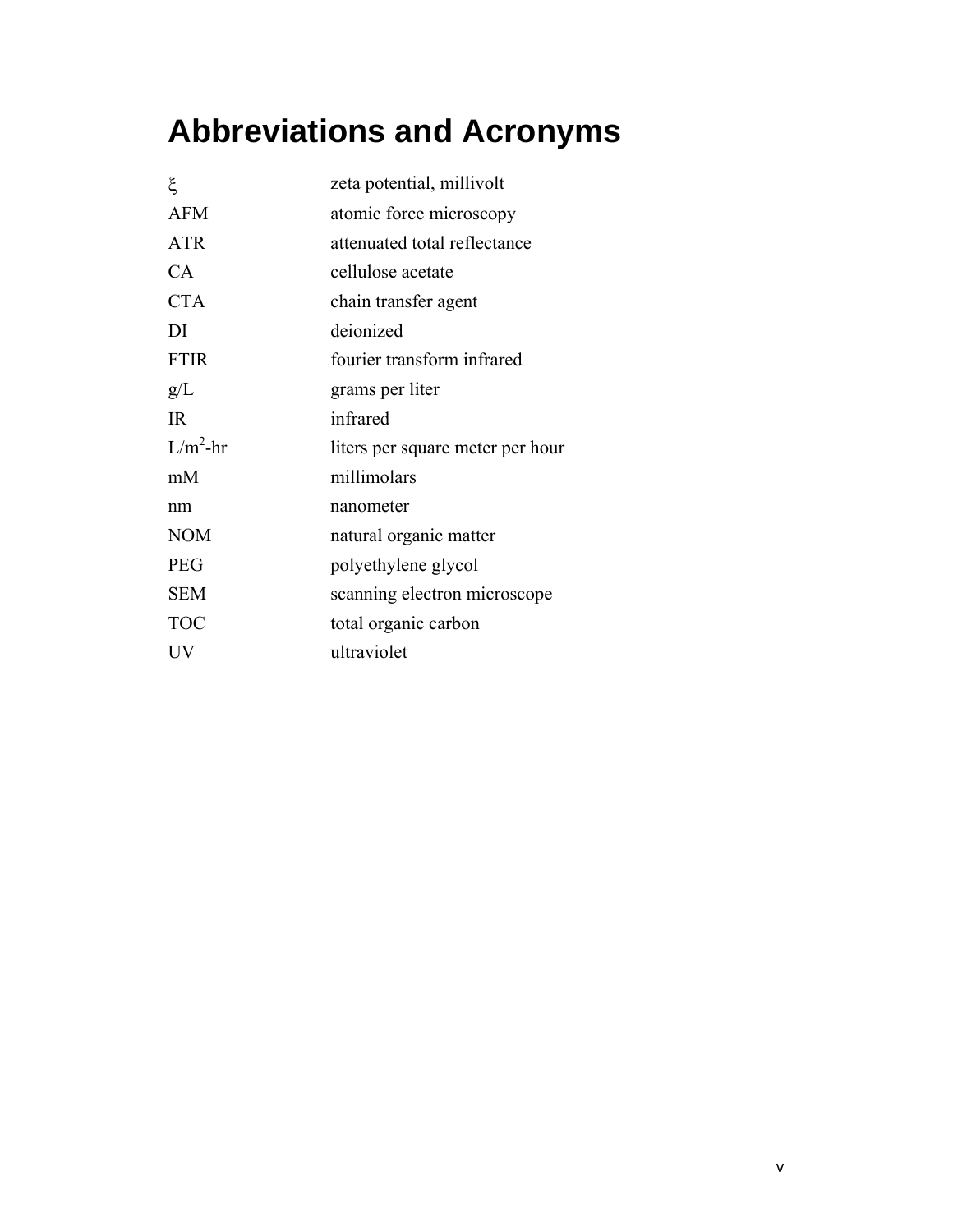## **1. Executive Summary**

In order to reduce hydrophobic interactions between natural organic matter (NOM) and the membrane surface, and thereby fouling due to NOM, hydrophilic poly(ethylene glycol) (PEG) monomer chains were attached to a commercially available membrane via in situ graft polymerization. Free radical graft polymerization of the membrane was carried out using an oxidizing agent as initiator, PEG monomer, and a chain transfer agent as terminating agent. Graft polymerization was carried out by two different methods: bulk (i.e., immersing the membranes in the reactant solutions) and drop (i.e., adding reactants dropwise to the membrane surface). Two different feed solutions were used to characterize the modification. Dextran solution was used to compare the efficiency of each modification method. Synthetic seawater was then used to determine the influence of graft polymerization on flux decline, organic carbon rejection, and cake accumulation during filtration. The drop method of modification was found to be the optimal procedure, resulting in higher flux and rejection, along with improved fouling resistance. Graft polymerization led to an increase in permeability when filtering synthetic seawater containing NOM. Fourier transform infrared spectra demonstrated the occurrence of modification by showing carbonyl attachment and OH stretching. Atomic force microscopy images indicated lower cake accumulation patterns after modification.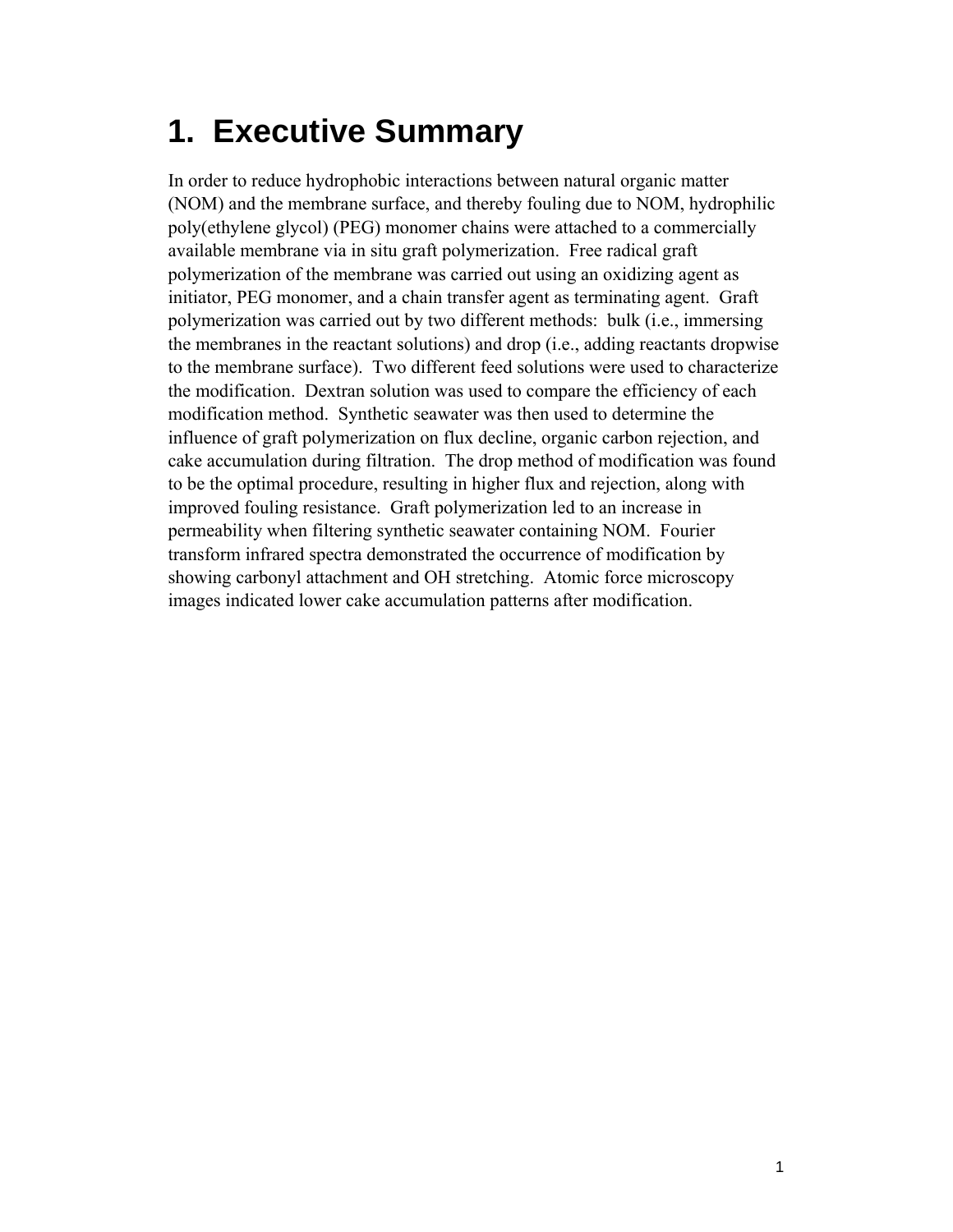### **2. Introduction**

Although application of membranes in water purification has become one of the most significant and eco-friendly achievements of the 21st century, fouling has been a considerable barrier to its advancement. Filtration processes, such as ultrafiltration and microfiltration, play major roles in pretreatment and actual filtration of fresh waters, brackish and saline waters, and waste waters [1]. Filtration efficiency is influenced by several factors, such as surface charge (i.e., zeta, ζ, potential), hydrophilicity (polarity)/hydrophobicity, in addition to pore size [10, 11]. Commercially available cellulose acetate (CA) ultrafiltration membranes made from a blend of renewable cellulose diacetate and triacetate have relatively higher rate of permeation than polyacrylonitrile and polyethersulfone membranes [2], which can be explained by the presence of large negative ζ potential and hydrophilicitity [3]. Although credited with high water flux, CA membranes experience limitations such as rather narrow temperature and pH operational ranges [4], but the major problem associated with CA membranes is their high susceptibility to microbial attack.

Apart from these problems, fouling of the membrane, caused by the adsorption of organic matter onto the membrane surface, cannot be removed by crossflow filtration, backflushing, or backpulsing, and it leads to the continual flux decline. It is widely accepted that organic matter is considered a major promoter of abiotic fouling in filtration processes using membranes [6-8, 15]. Based on hydrophobic interactions between the membrane surface and natural organic matter (NOM) and/or microorganisms, it would be expected that use of hydrophilic membranes would decrease fouling. However, hydrophilic membranes experience lower fouling but suffer from limitations, such as susceptibility to surfactants and lack of mechanical strength, [6] and can be fouled by surfactants. Based on the above observations, an ideal membrane would be one with the low fouling properties of hydrophilic membranes along with the high chemical resistance of hydrophobic membranes.

Poly (ethylene glycol)-lipid (PEG-lipid) conjugates are widely used in the field of nanoparticulate drug delivery. They are used to provide a protective cloud of polymer around liposomes, thereby increasing longevity and stability of nanoparticle in the circulation by reducing disruptive interaction with different solutes such as plasma proteins [16, 17]. The success of PEG layers in nanoparticulate drug delivery is attributed to its hydrophilicity, which prevents the penetration of incompatible proteins to the liposome surface by disrupting their interactions. The high flexibility of PEG chains also plays a vital role in denying incoherent proteins to the surface. Hydrophilic polymers with rigid chains may not provide sufficient protective layer for liposomes, as noticed for liposome grafted Dextran [18, 19]. So the basic requirements for protective polymers are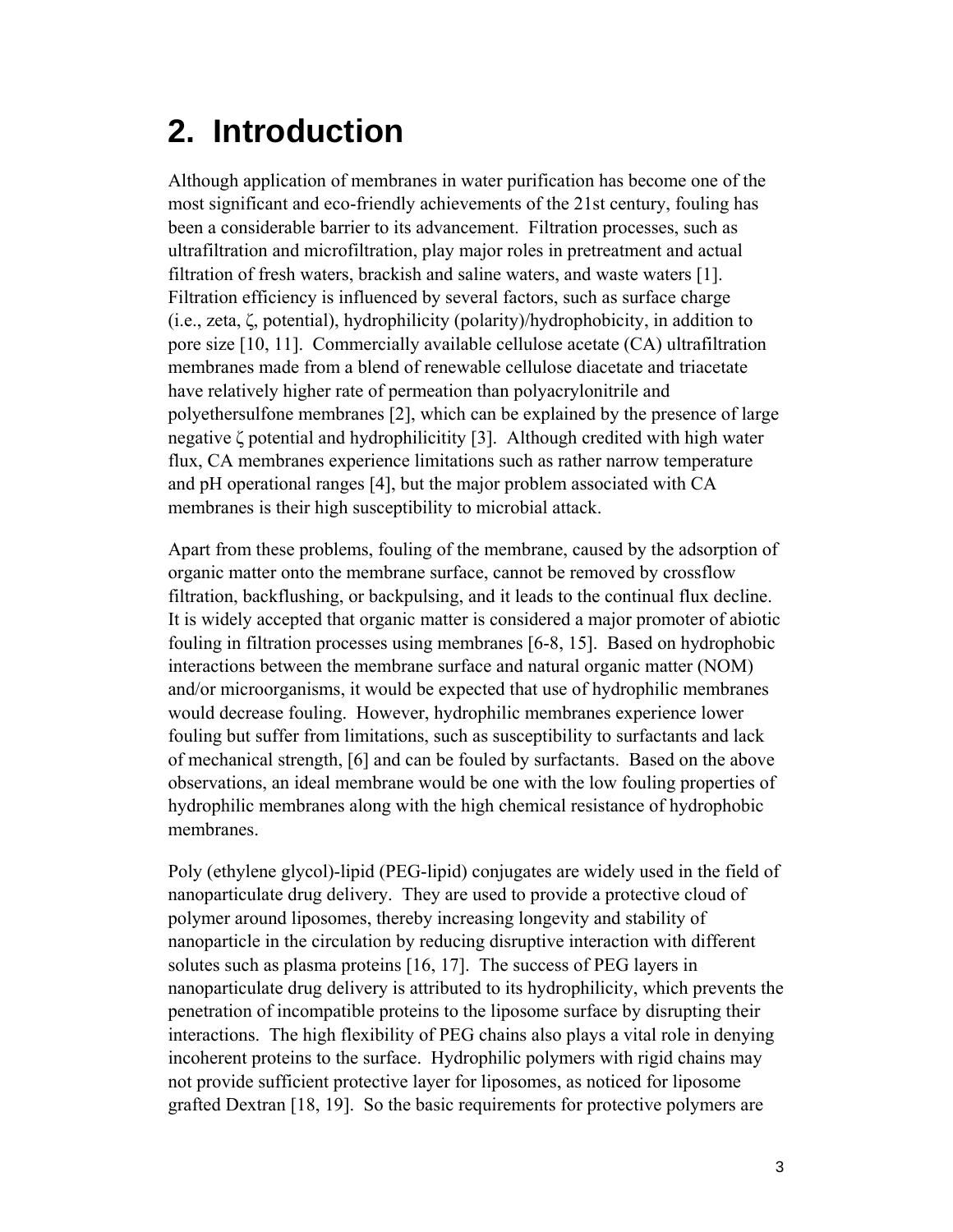hydrophilicity, flexibility, and solubility, which are characteristics of PEG [17]. Apart from these properties, PEG also possesses excellent characteristics, such as very low toxicity [20] and nonbiodegradability [21], which makes it an ideal choice for use in water purification industry. These distinguished properties of PEG have been explained by its chain's high mobility associated with conformational flexibility and water binding ability [18, 19, 22]. Another advantage of flexible polymers is that they easily form a dense conformational protective cloud as graft chains than many rigid polymers [17]. The success of using PEG as grafting polymer to CA ultrafiltration membrane depends on the ability to anchor the PEG chains to the membrane surface using appropriate modification processes.

Surface modification is considered a cost-effective technique to render the cultivating properties to the membrane while conserving its bulk characteristics [5]. One common surface modification method is graft polymerization of the membrane surface. Modification via graft polymerization has many advantages over other methods, such as its ease of use and controllable introduction of graft chains to the surface with the bulk properties unchanged [9]. Grafting of side chains can be performed in two ways: grafting-from and grafting-to methods. In the former method, the membrane surface consists of reactive radicals, while in the latter case, grafting chains carry the reactive radicals to initiate grafting [9]. Grafting can be achieved using different chemical techniques, such as chemical oxidation, plasma discharge method, and ultraviolet (UV) irradiation, and physical methods, such as radiation polymerization.

The work described here uses free radical chain polymerization via chemical oxidation due to its nondestructive nature, relatively low economic feasibility, and ease of covalent bonding, which leads to the potential for in situ modification [13]. The objective of the study was to modify CA membrane surfaces with grafted PEG chains via chemical oxidation and to evaluate the performance of modified membranes. Dextran solutions and simulated seawater were used as feed solutions to evaluate the modification of the membrane through graft polymerization.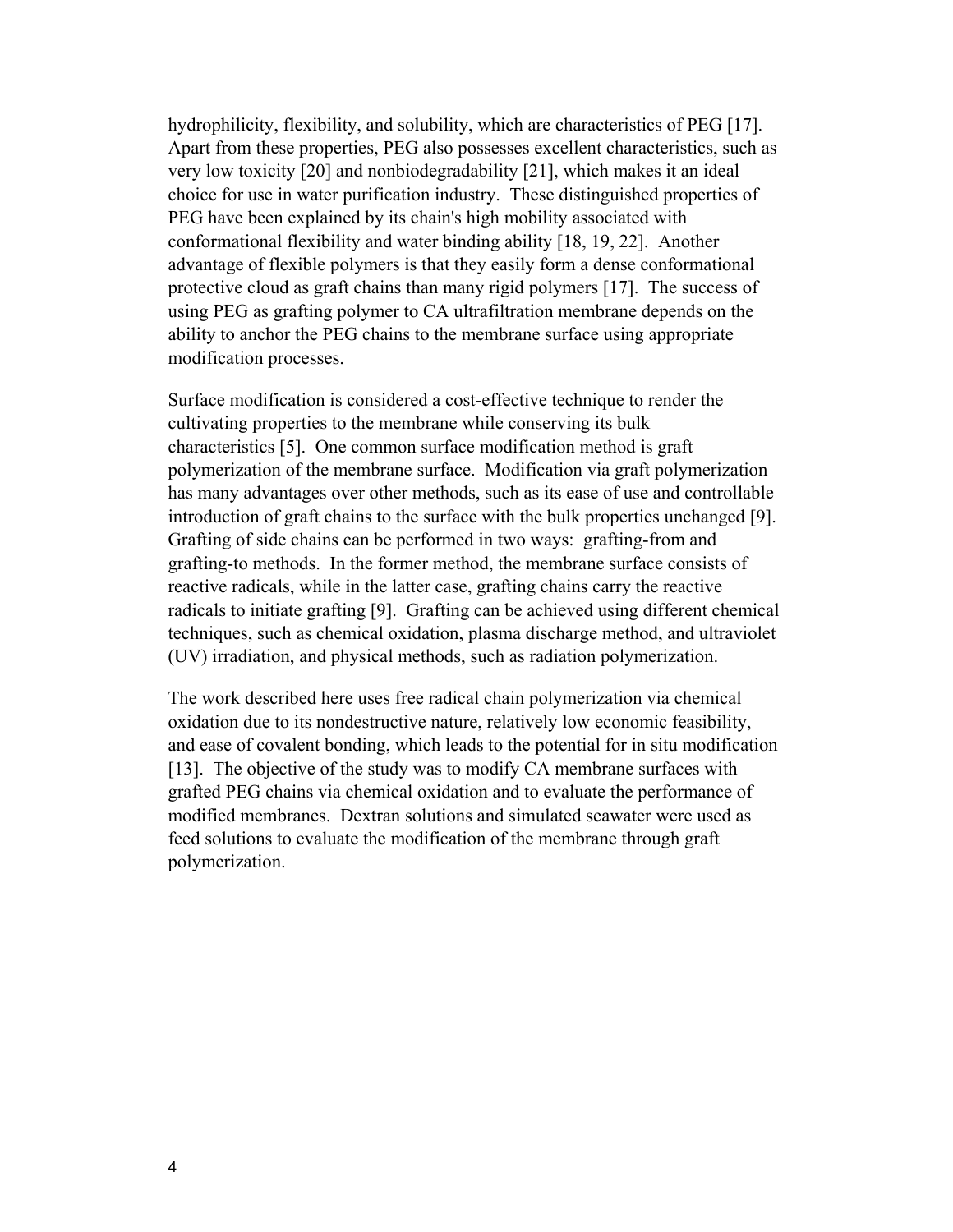# **3. Research Objectives**

The objective of the present research is to analyze the influence of coupling of PEG monomer chains to commercially available CA ultrafiltration membrane surfaces through graft polymerization using appropriate initiating and terminating chemical reagents. The project is comprised of three parallel tasks: Graft polymerization (3.1), Characterization (3.2) and Evaluation (3.3).

#### **3.1. Graft Polymerization**

During graft polymerization, the following were investigated:

- 1. The formation of free radicals on the membrane surface through oxidation by persulfate.
- 2. The bonding of PEG monomer chains to the free radicals formed due to oxidation of the membrane.
- 3. The termination of the polymerization after appropriate time by using mercaptoethanol as chain transfer agent (CTA).

#### **3.2. Characterization**

Modification was characterized via:

- 1. Fourier transform infrared (FTIR) spectroscopic analysis of virgin membranes, as well as modified membranes, to determine the chemical and structural changes on the surface of the CA membrane.
- 2. Atomic force microscopy (AFM) of virgin and PEG grafted membranes to analyze the topography and roughness changes due to the grafting of polymer chains.

#### **3.3. Evaluation**

The evaluation of the modification was performed by:

1. Conducting filtration experiments with both virgin and modified membranes with different feed waters, such as a Dextran solution, a modeled seawater, and protein solutions.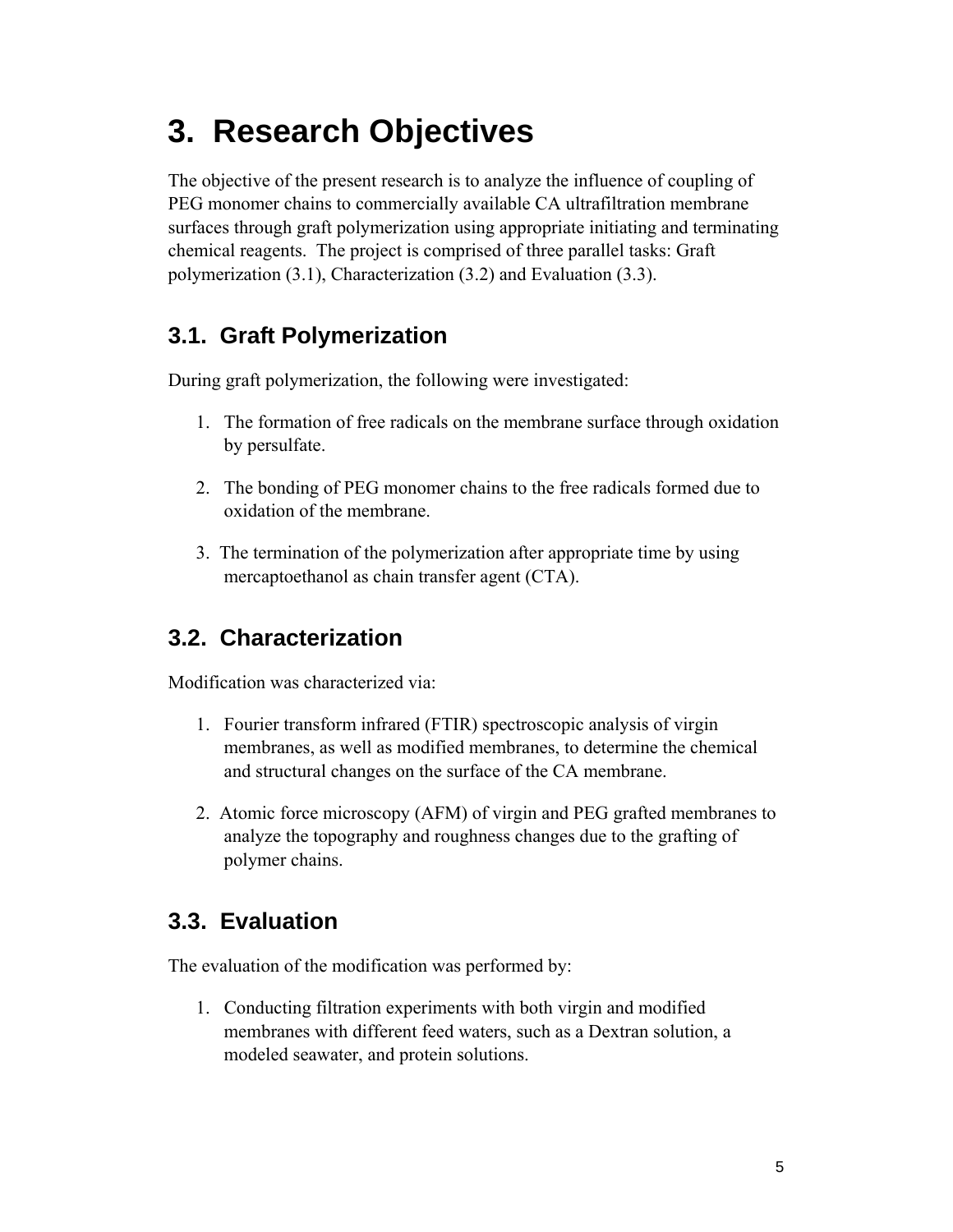- 2. Measuring water permeability and selectivity of total organic carbon (TOC) throughout the filtration process.
- 3. Determining the strength, stability, and longevity of virgin and modified membranes using characterization techniques.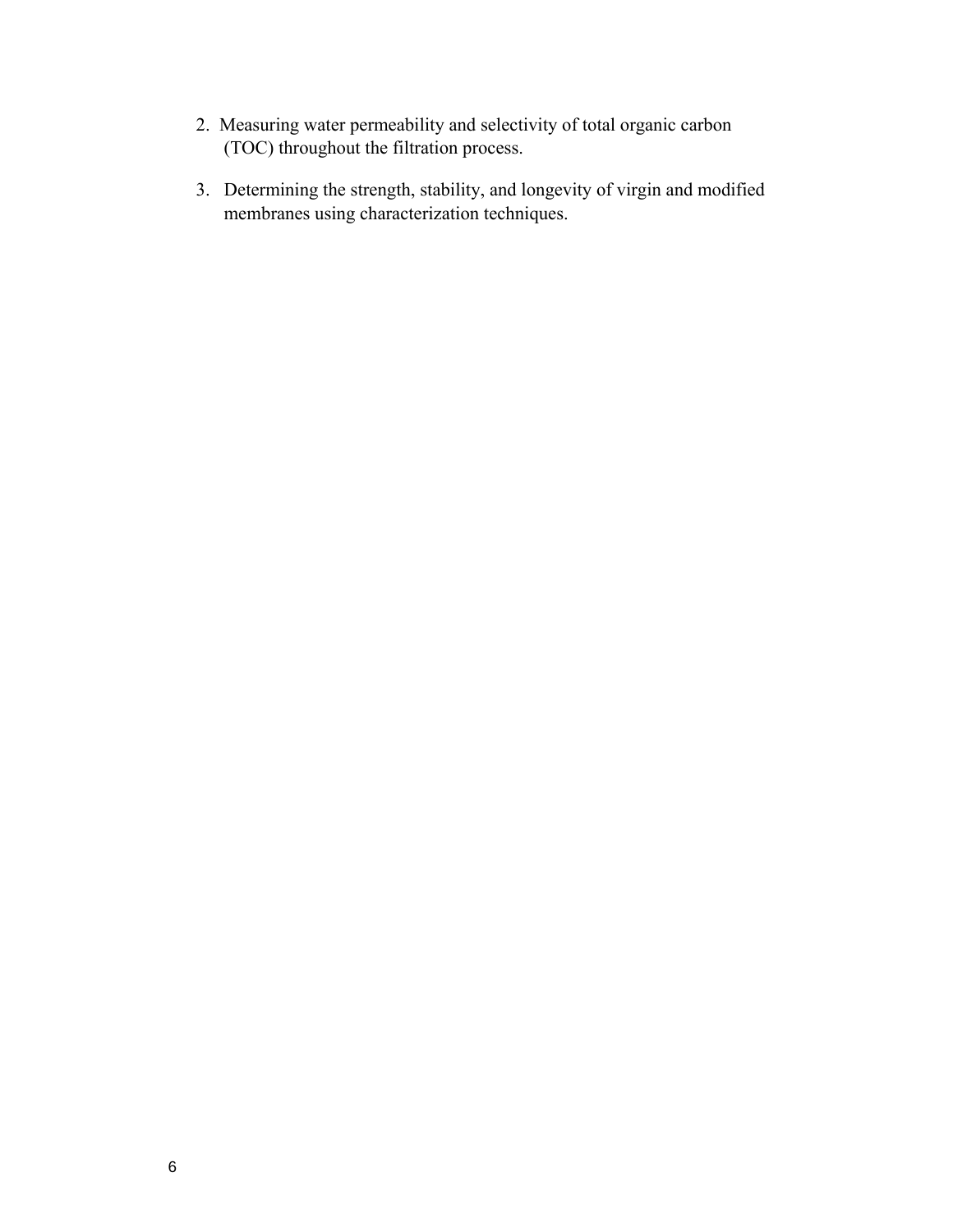### **4. Methods and Material**

#### **4.1. Membrane**

A commercially available CA ultrafiltration membrane is used for the estimation of effectiveness of the graft polymerization as a tool for the modification. The presence of hydroxyl and hydroxymethyl groups in the CA backbone structure, as shown in figure 1, makes it vulnerable to graft polymerization by forming free radicals on the membrane surface [11].



**Figure 1. Free radical formation on CA by the action of persulfate.** 

#### **4.2. Polymerization**

Hydrophilic monomer chains of PEG are attached to the membrane surface through a free radical graft polymerization process. Monomer chain is initiated by forming free radicals on the CA membrane surface by oxidizing it with 1.5 percent persulfate solution [14,23-26]. Persulfate solution thus used produces free radicals on CA by abstracting hydrogen atom from the OH groups present in these molecules. These free radicals are used as anchors to attach PEG monomers to the membrane surface as shown in figure  $2(a)$ ; 10 percent PEG solution is used for chain propagation from free radicals on the membrane. Sodium persulfate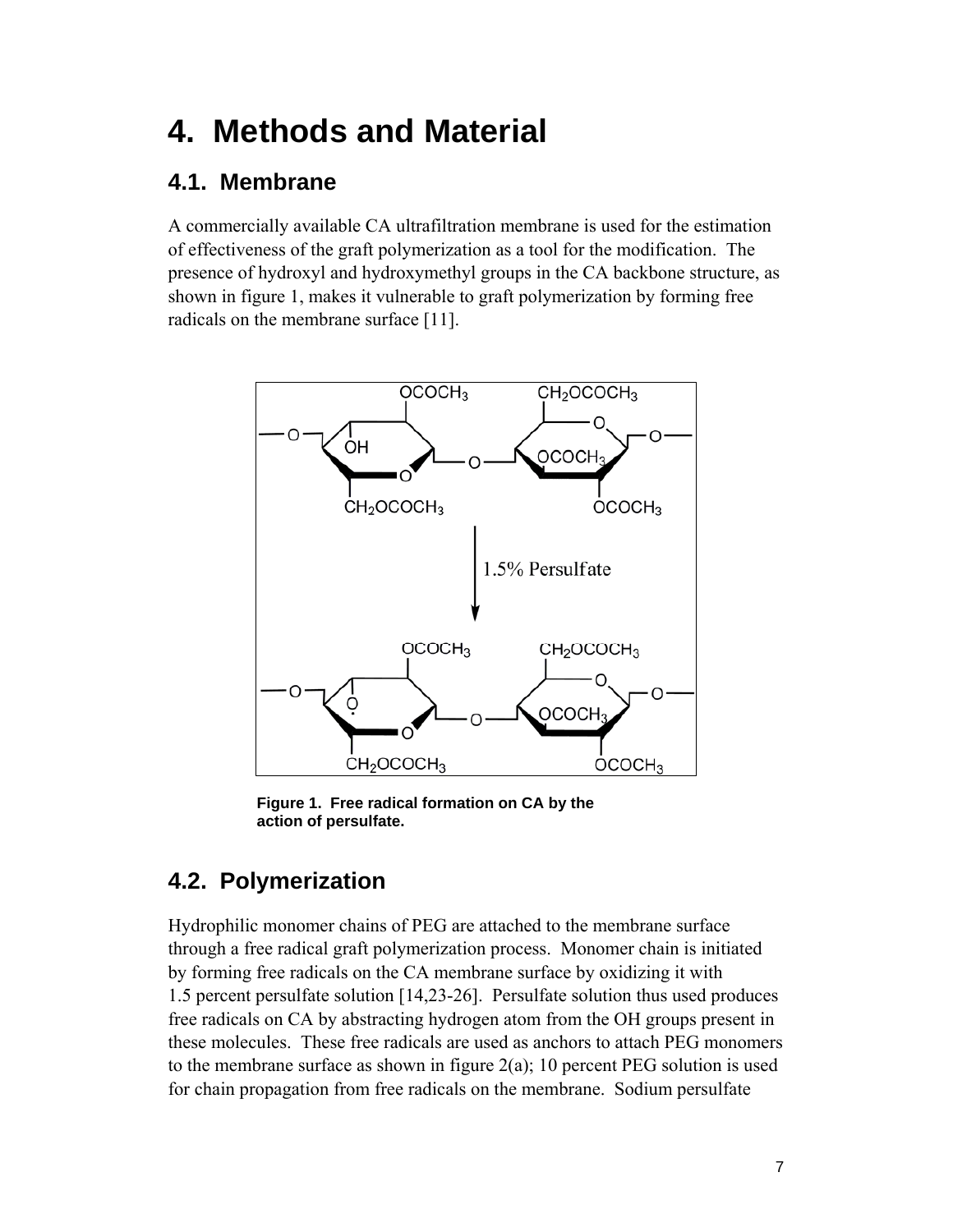was chosen as radical initiator so as to perform the graft polymerization in aqueous medium and its ability for hydrogen abstraction from the polymer surface. Ability of persulfate to produce free radicals on the membrane can be justified by FTIR analysis and sulfur mapping on the CA membrane reacted with persulfate. Cellulose acetate radicals formed due to oxidation can conjugate with persulfate radicals. Membrane samples were soaked in persulfate solution and then dried at room temperature to avoid possible decomposition of persulfate. The dried sample was then heated to 900 degrees Celsius (˚C) for 30 minutes. This process facilitates the reaction between membrane surface and persulfate [25]. Then, the sample was washed in deionized (DI) water several times to remove any unreacted persulfate solution. This sample was analyzed using FTIR and a scanning electron microscope (SEM) for identifying sulfur presence on the membrane. These analyses have shown strong sulfur signal, as shown in figures 2(b) and 2(c). Linear structure, terminal functional groups, and chosen low molecular weight of PEG result in minimal influence of crosslinking in the process of proposed graft polymerization. PEG of molecular weight 200 is used as the monomer solution. Low molecular weight of the monomer prevents the intensive formation of a thick hydrophilic layer, which deteriorates the mechanical properties and chemical resistance of the membrane surface. Lack of proper side chain termination mechanism also results in uncontrolled polymerization leading to bulky PEG layers on CA membrane surface. Thus, a CTA is used to terminate the polymerization by consuming the recurring end radical of PEG monomer chains. Mercaptoethanol was successfully used as a CTA many polymerization reactions. It is used here at a concentration of 0.5 percent for the membrane graft polymerization. Figure 2 shows the reactions involved in polymerization.



**Figure 2(a). Reactions involved in graft polymerization of CA membrane.**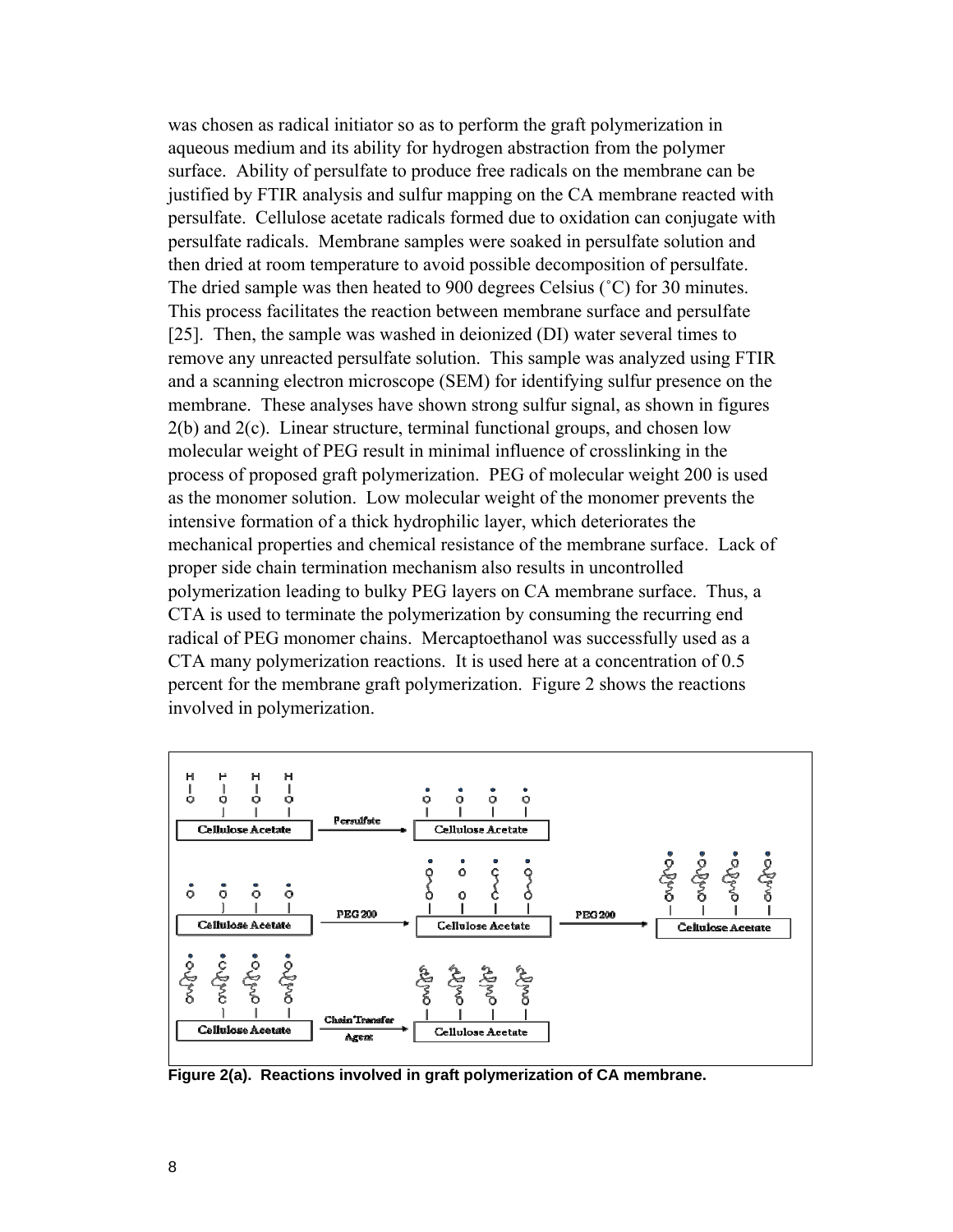

**Figure 2(b). Infrared spectra of pure CA and CA reacted with oxidizing agent.** 



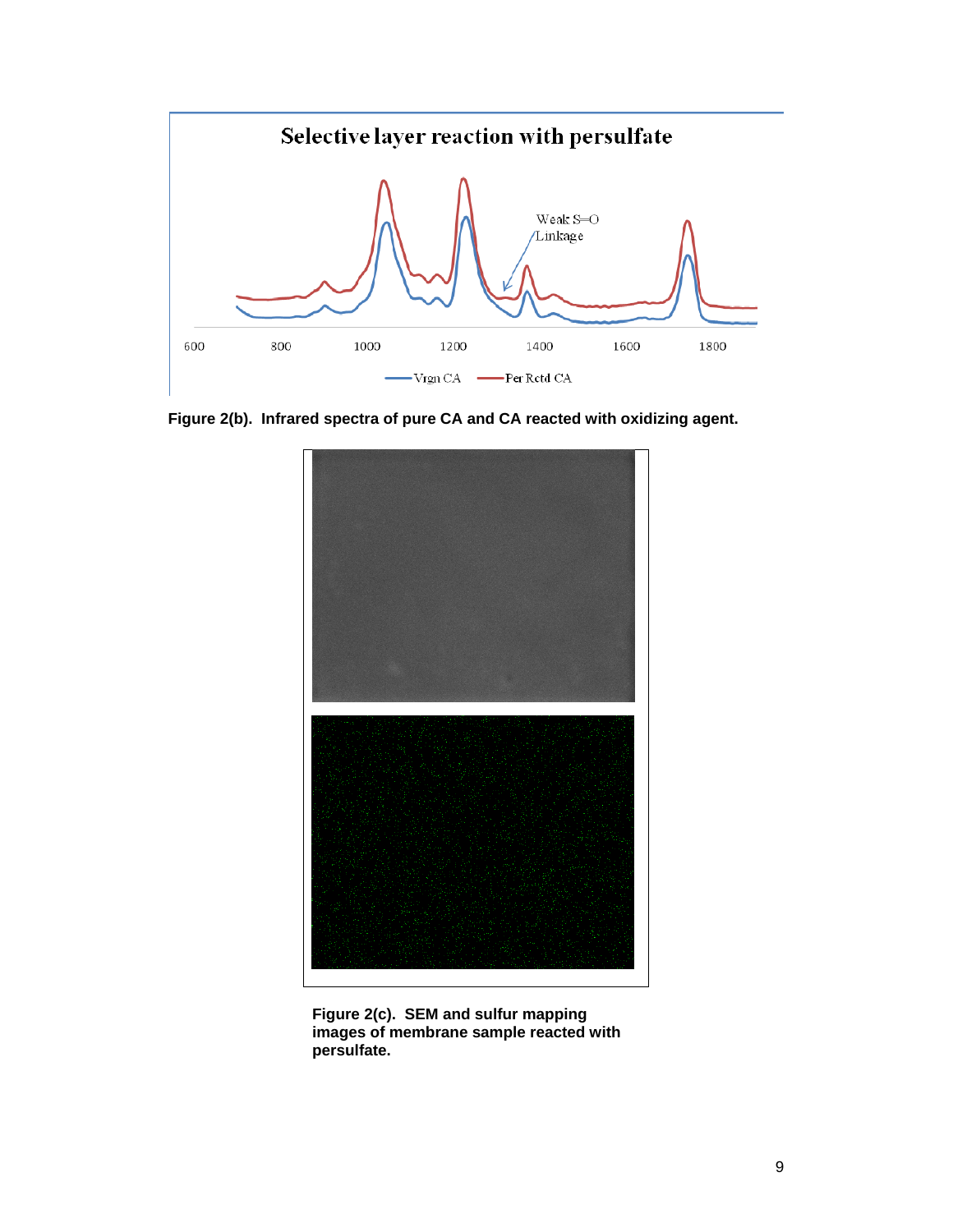#### **4.3. Methods**

Graft polymerization of PEG on membrane selective layer is performed by two different methods compared here. In method one, called bulk method, CA membrane samples are completely immersed in liquid polymerization reagents associated with vigorous stirring. Membrane samples are initially immersed in the oxidizing agent for 10 minutes for free radical formation. Monomer chains are attached to these free radicals using a PEG monomer solution for 5 minutes. Later, these membrane samples are exposed to active 0.5 percent mercaptoethanol for 2.5 minutes for the termination of polymeric chain. Method two, called drop method, constitutes the same times of exposure as in the bulk method, but it differs from bulk method in the mode of exposure of chemical reagents to the selective layer of membrane samples. In this method, liquid reagents are added drop wise to the flatly held membrane samples on glass plate, as shown in figure 3, in the previously mentioned order. Although bulk method of modification leads to the successful polymerization, it allows for monomer chain formation inside the pores of the membranes, leading to pore blockage. This problem is rectified in drop method modification by restricting reagent flow into membrane pores by only involving the membrane selective layer in the polymerization reaction. Addition of chemical reagents drop wise onto the membrane surface layer eliminates the chance of those reagents reaching pores due to the vortex motion of reagents surrounding the membrane sample, as in the bulk method, and thereby greatly reduces the chances of pore blockage by preventing polymerization inside the pores.



**Figure 3. Schematic diagram of graft polymerization using drop method.**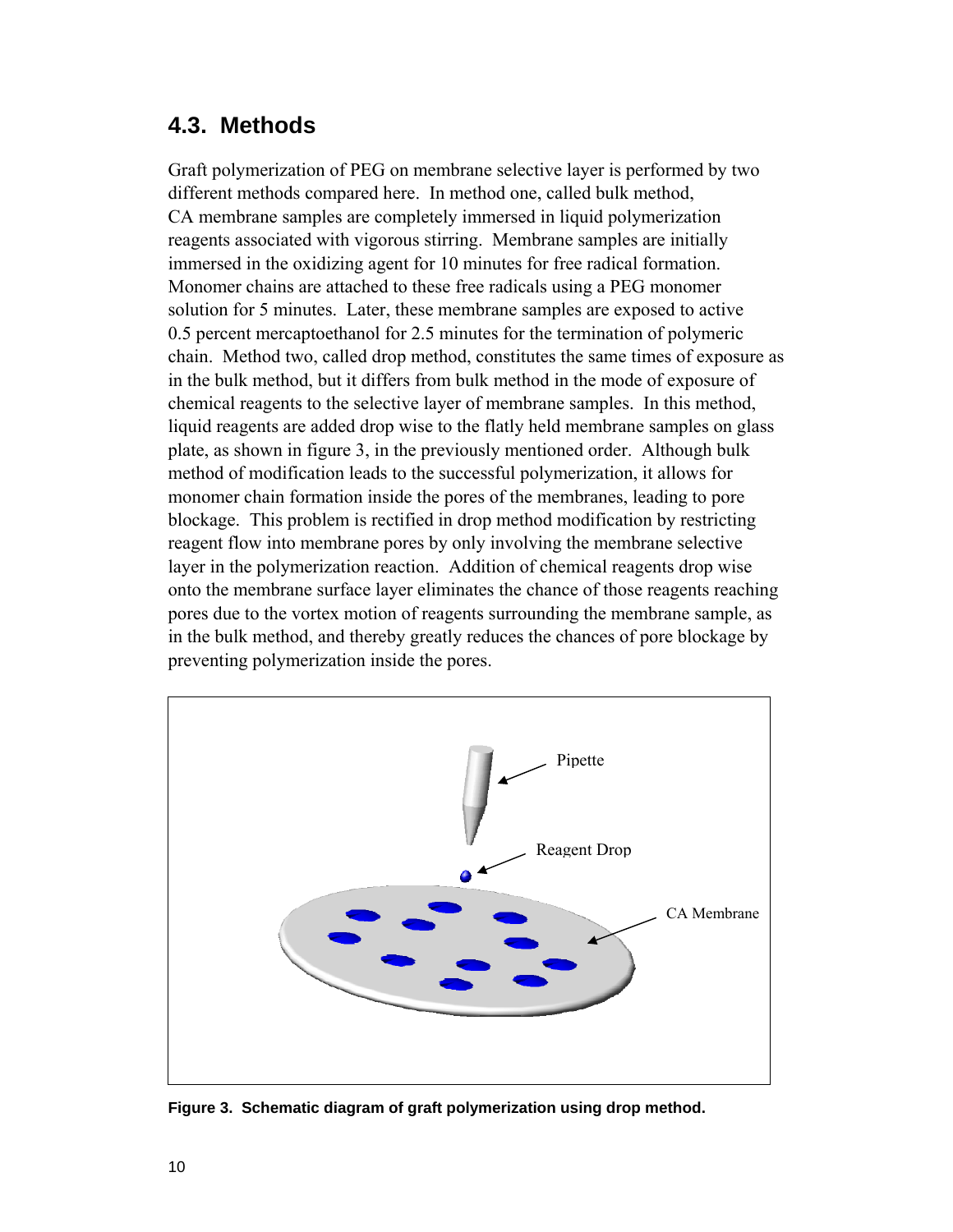#### **4.4. Fourier Transform Infrared Spectroscopy**

Infrared spectroscopy is widely used to assess the chemical nature of a substance including chemical bonds, molecular orientations, molecular energy levels, and molecular interactions. Membranes, both virgin and modified, are analyzed using FTIR in attenuated total reflectance (ATR) mode. These FTIR measurements are performed using a Digilab UMA 600 FT-IT microscope with a Pike HATR adapter and an Excalibur FTS 400 spectrometer (Randolph, Massachusetts). Membrane samples are analyzed after each step of the polymerization; i.e., chain initiation with peroxide solution, chain propagation of graft polymerization with PEG solution, and chain termination using mercaptoethanol for both methods of modification.

#### **4.5. Atomic Force Microscopy**

Developments in the surface morphology of the membrane selective layer due to polymerization are analyzed by using AFM. Virgin and modified membranes are analyzed by AFM in tapping mode operation. AFM measurements are performed using a Nanoscope IIIa Scanning Probe Microscopy (Digital Instruments, Santa Barbara, California). Graft polymerization is evaluated by analyzing the membranes prior to, as well as after, numerous filtration operations.

#### **4.6. Filtration Protocol**

Filtration experiments using virgin and modified ultrafiltration membranes are conducted in 10-milliliter dead end amicon Bioseparations stirred ultrafiltration cells at pressure of 137.8 kilopascals, as shown in figure 4. Commercially available CA ultrafiltration membranes (molecular weight cutoff - 25 kiloDaltons; manufacturer's specifications can be found in Appendix A) were used for the modification. Prior to actual filtration, all membranes are soaked in DI water and precompacted with either DI water or 10 millimolars (mM) sodium chloride solution as per the feed solution properties. Precompaction is carried out until membranes attained steady flux values. Soaking in DI water causes the membrane to reach steady fluxes quickly during the precompaction [3].

Different kinds of feed solutions are used to determine the effectiveness of modification. One feed solution, constituted of dextran, is used to determine the influence of the modification on uncharged components. All membranes are precompacted with DI water prior to the filtration of 1 gram per liter of Dextran T 70 feed solution. Another feed solution is used to determine the influence of polymerization on the ability of membrane to perform in the presence of humic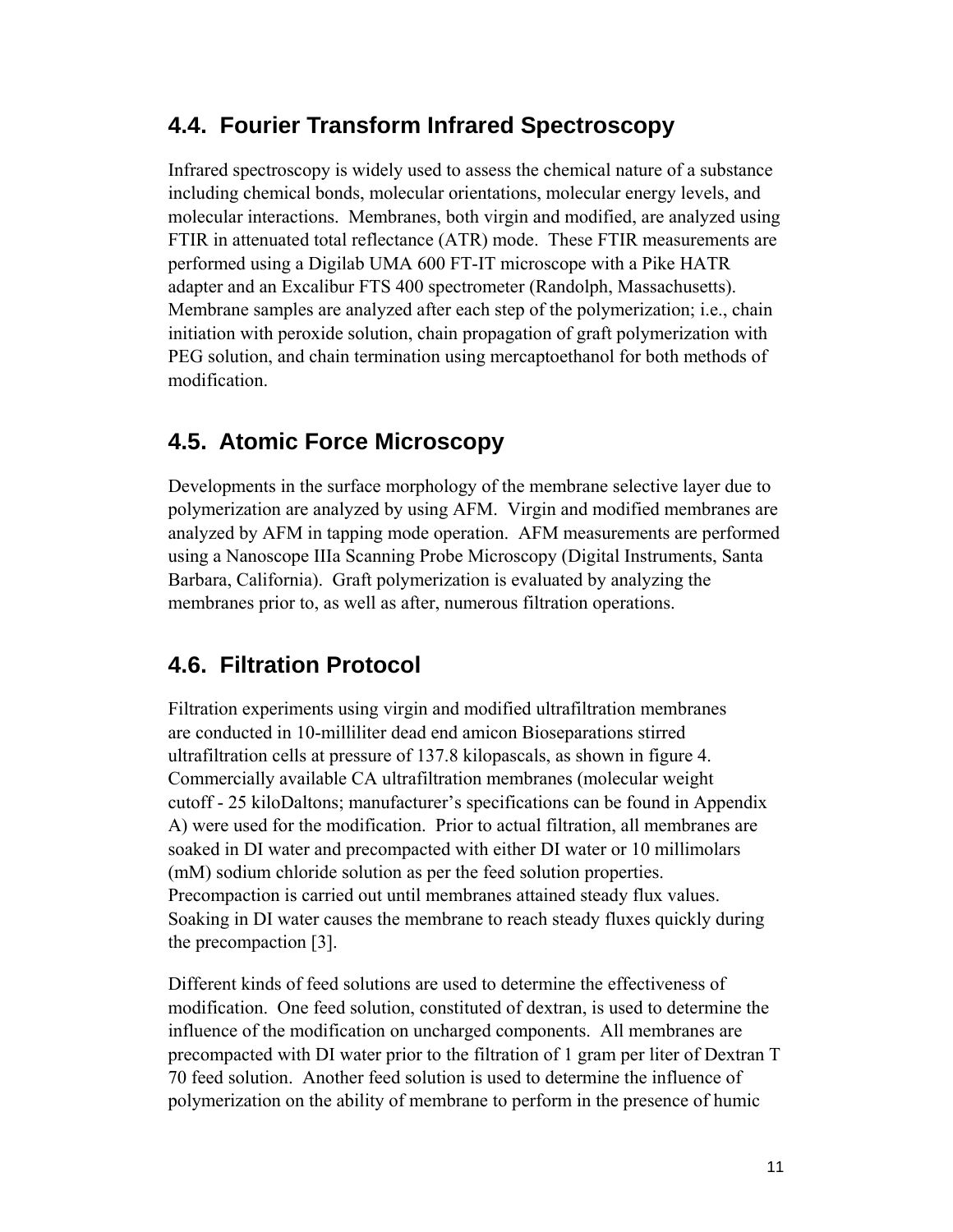substances and high saline conditions (i.e., simulate seawater). Modeled seawater contained 2 milligrams per liter each of Suwannee River humic and fulvic acids purchased from International Humic Substances Society, along with 0.1 mM Ca as a representative of naturally occurring divalent cations,  $0.1 \text{ mM } \text{NaHCO}_3$  as a buffer system, 1M NaCl as background electrolyte, and 1 milligram per liter  $SiO<sub>2</sub>$ . Prior to the actual filtration, membranes are precompacted with 0.1 mM NaCl; in this case, to facilitate the double layer compression of the membrane.



**Figure 4. Experimental setup of dead end ultrafiltration of CA membrane.** 

Flux decline during the filtration process is determined by measuring the permeate flow rate every 15 minutes, and rejection of feed particles by membrane is measured by analyzing the permeate samples for TOC every 30 minutes. Samples of Dextran T 70 feed solution and its periodic permeate solutions are analyzed for TOC using a Tekmar-Dohrmann Phoenix 8000 UV-Persulfate TOC analyzer. In the case of modeled seawater, TOC analyses of the feed and permeate samples are performed by  $TOC-V<sub>CPN</sub>$  combustion catalytic oxidation analyzer from schimadzu scientific instruments Inc.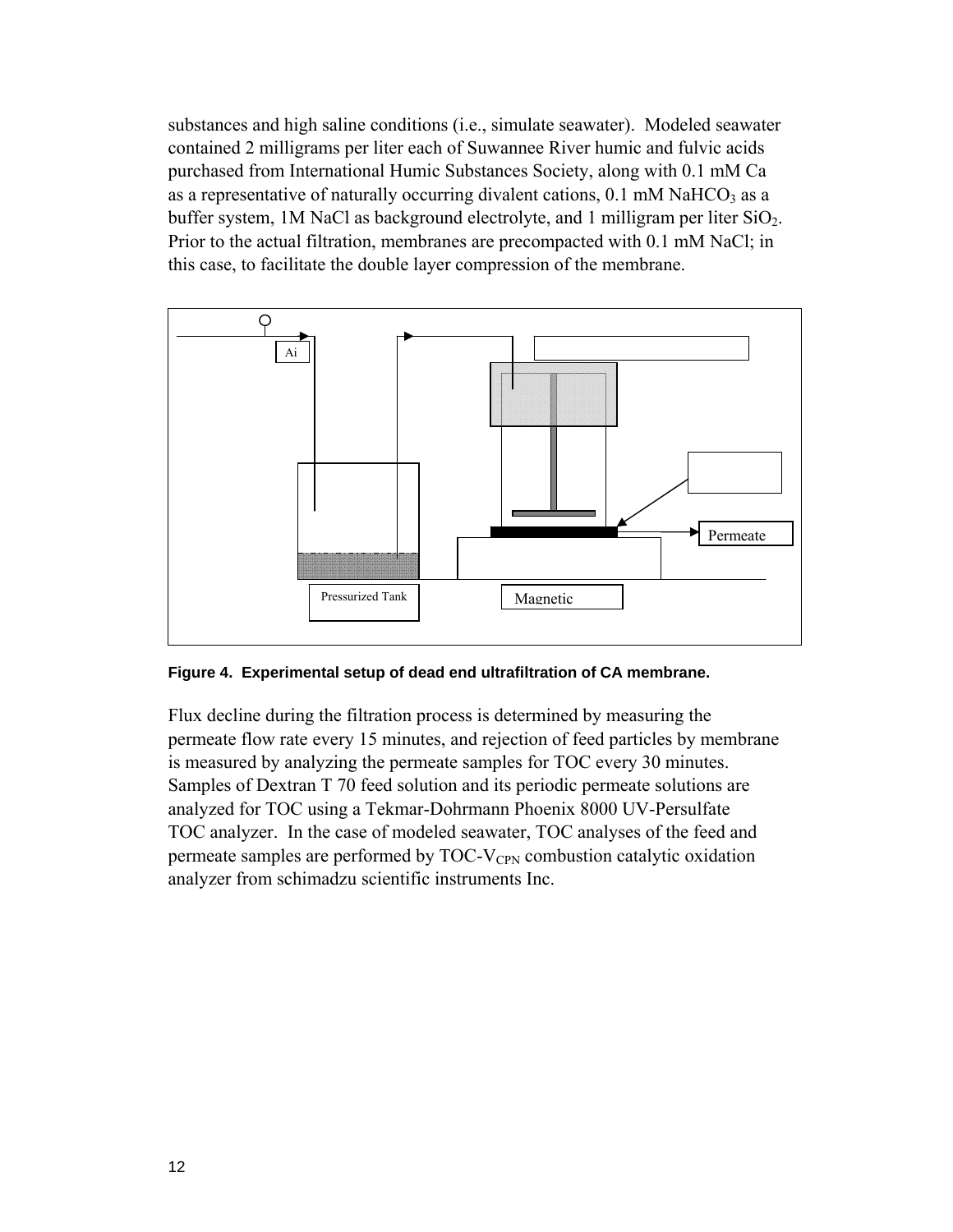### **5. Results**

#### **5.1. Dextran T70 Solution**

Appendix B contains tables that list the values used to construct the figures referenced below.

The first set of filtration experiments was performed with 1g/l of Dextran solution as feed for a period of 6 hours at a pressure of 1.38 bar (20 pounds per square inch). In order to compare the bulk and drop methods with respect to flux decline and Dextran rejection, permeate flux data for membranes modified by both methods and for unmodified (i.e. virgin) membranes are shown in figure 5. During operation, initial fluxes for the virgin, bulk-modified, and drop-modified membranes averaged 71, 85, and 95 liters per square meter per hour  $(L/m^2-hr)$ , respectively. While all the membranes experienced a decline in flux during the operation period, the drop-modified reached a steady flux that was higher than both the steady flux of virgin and bulk-modified membranes (figure 5). Both modification methods resulted in enhancements of flux due to grafting of hydrophilic monomer chains of PEG. Unmodified membranes achieved an average steady flux of  $68.48 \text{ L/m}^2$ -hr, while membranes modified by bulk and drop methods displayed average fluxes of 73.42 and 77.58  $L/m^2$ -hr, respectively. Modification of the membrane resulted in a 10 percent increase in the permeability of Dextran solution, on average; with respect to flux decline, the drop method was more efficient.



**Figure 5. Comparison of flux between virgin and modified membranes – bulk and drop methods.**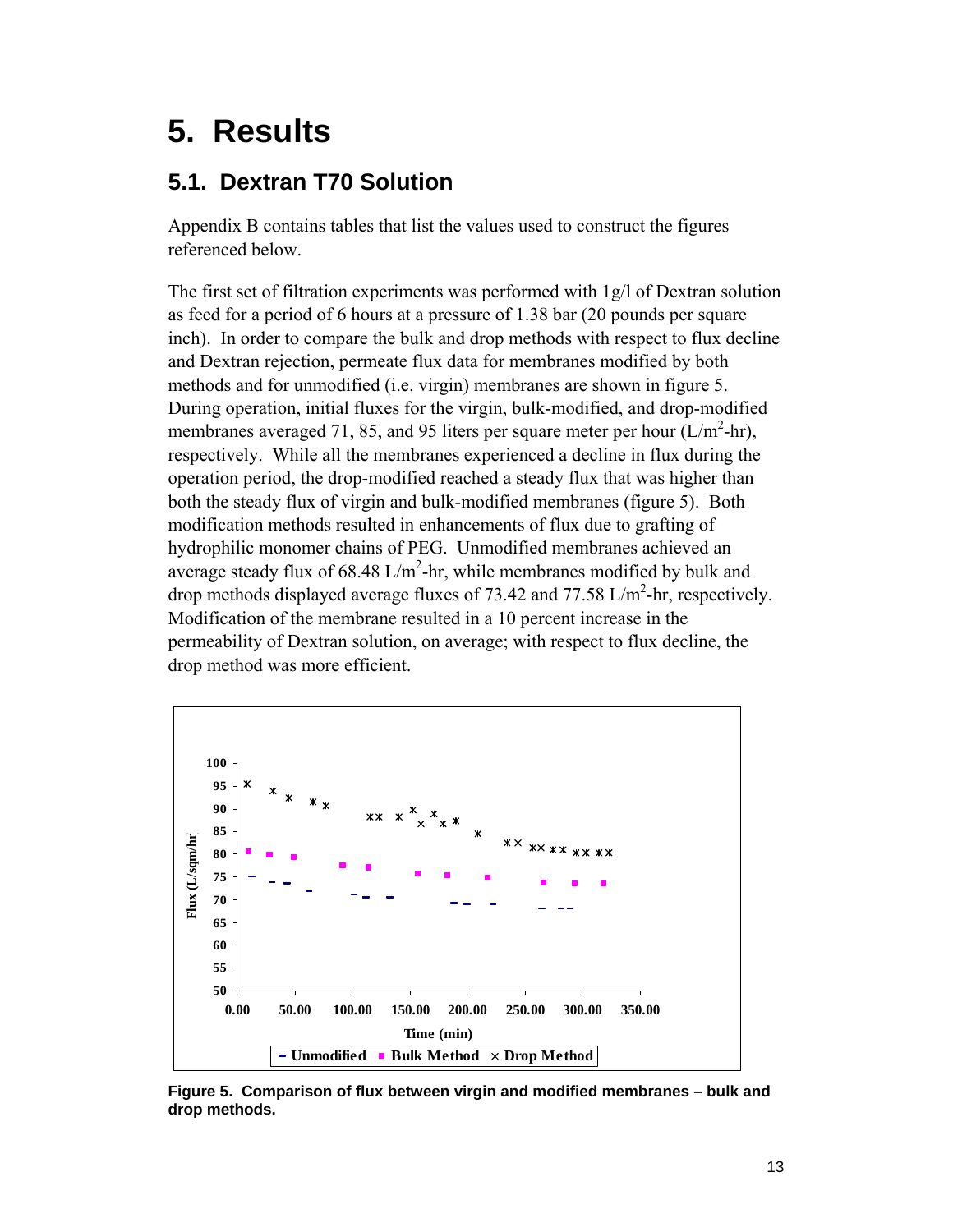Dextran rejections for the virgin, drop, and bulk-modified membranes were low, consistent with ultrafiltration rejections, at the beginning of filtration (figure 6). As the membrane was operated, a cake layer accumulated on the membrane due to fouling, leading to an increase in the rejection. After 4 hours of filtration, both virgin and bulk-modified membranes had reached a steady state rejection of approximately 20 percent. The rejection of the drop-modified membrane was still increasing after 6 hours of operation, at which point the membrane rejected at a 25 percent rate.



**Figure 6. Comparison of TOC rejection between the virgin, bulk-modified, and drop-modified membranes.** 

Atomic force microscopy was used to estimate the cake accumulation on the surface of the membranes through measurements of roughness and peak counts, as shown in figure 7. There were no significant differences in patterns of cake accumulation between the fouled virgin (9.05 nanometer (nm), 156 peaks) and the fouled bulk-modified (9.09 nm, 150 peaks) membranes. The drop-modified membrane operation, however, displayed a lower fouled membrane roughness (8.33 nm) and peak count (105 peaks). This observation is hypothesized to be due to the better coverage of the membrane surface with PEG when the drop method was used. That is, with the bulk methods, some of the PEG chains were formed inside membrane pores, so the surface was not fully covered with PEG. Another evidence of this is the higher flux of the drop-modified membranes in comparison to the bulk-modified membranes (figure 5). Thus, flux decline, rejection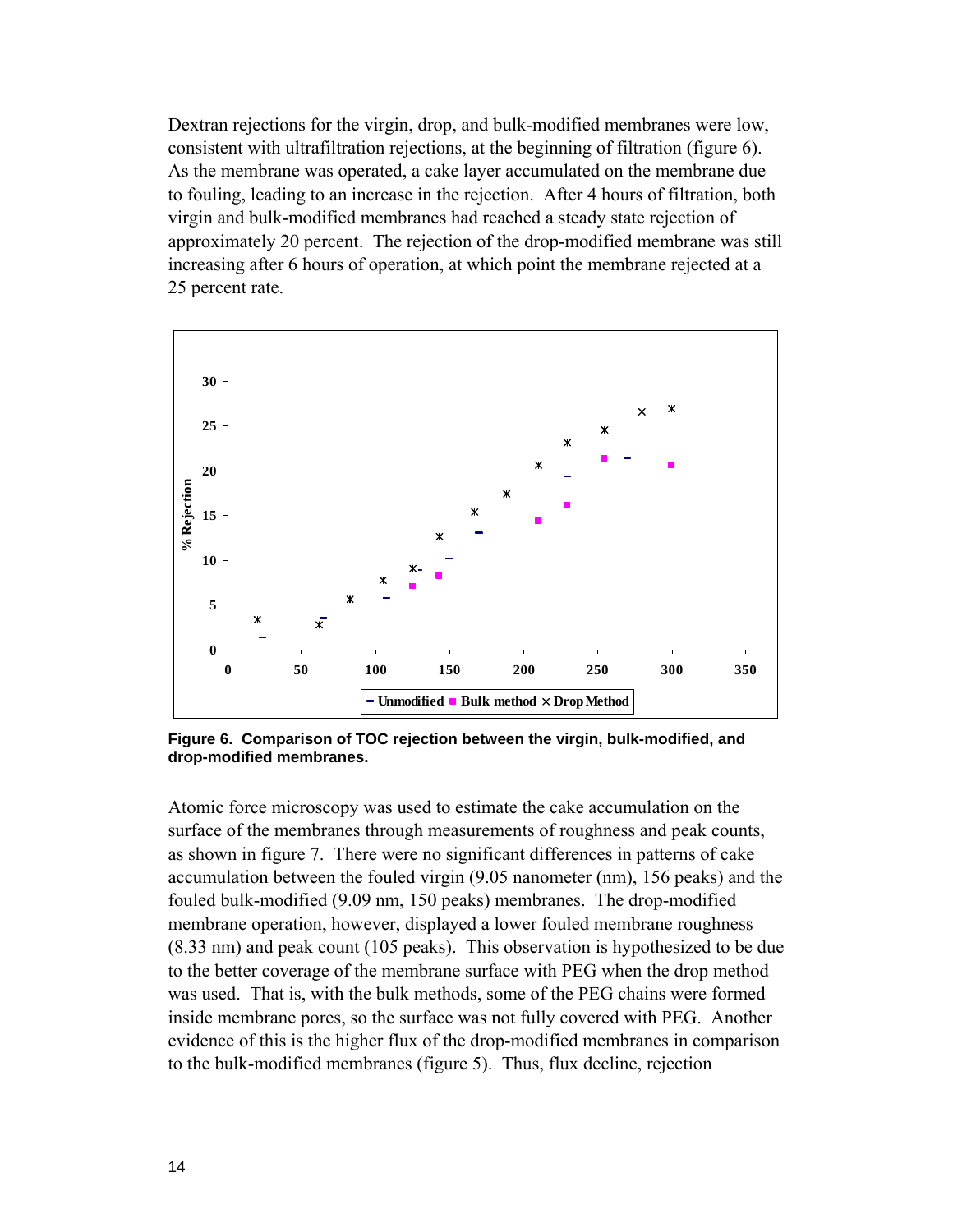efficiency, and cake accumulation indicated that drop-modified membranes were more efficient and less susceptible to fouling.



**Figure 7. AFM images of: (a) virgin, (b) drop-modified, and (c) bulk-modified membranes, respectively.** 

Figure 8 shows the FTIR spectra of the chemical changes accompanying modification. A simple qualitative analysis of FTIR spectra showed an increase in 1738 cm<sup>-1</sup> wavelength, related to the carbonyl groups and in the intensity of OH-stretching absorption at 3410 cm<sup>-1</sup> of the treated samples. The former is hypothesized to be related to the occurrence of oxidation of CA membrane and the latter with grafting of PEG chains.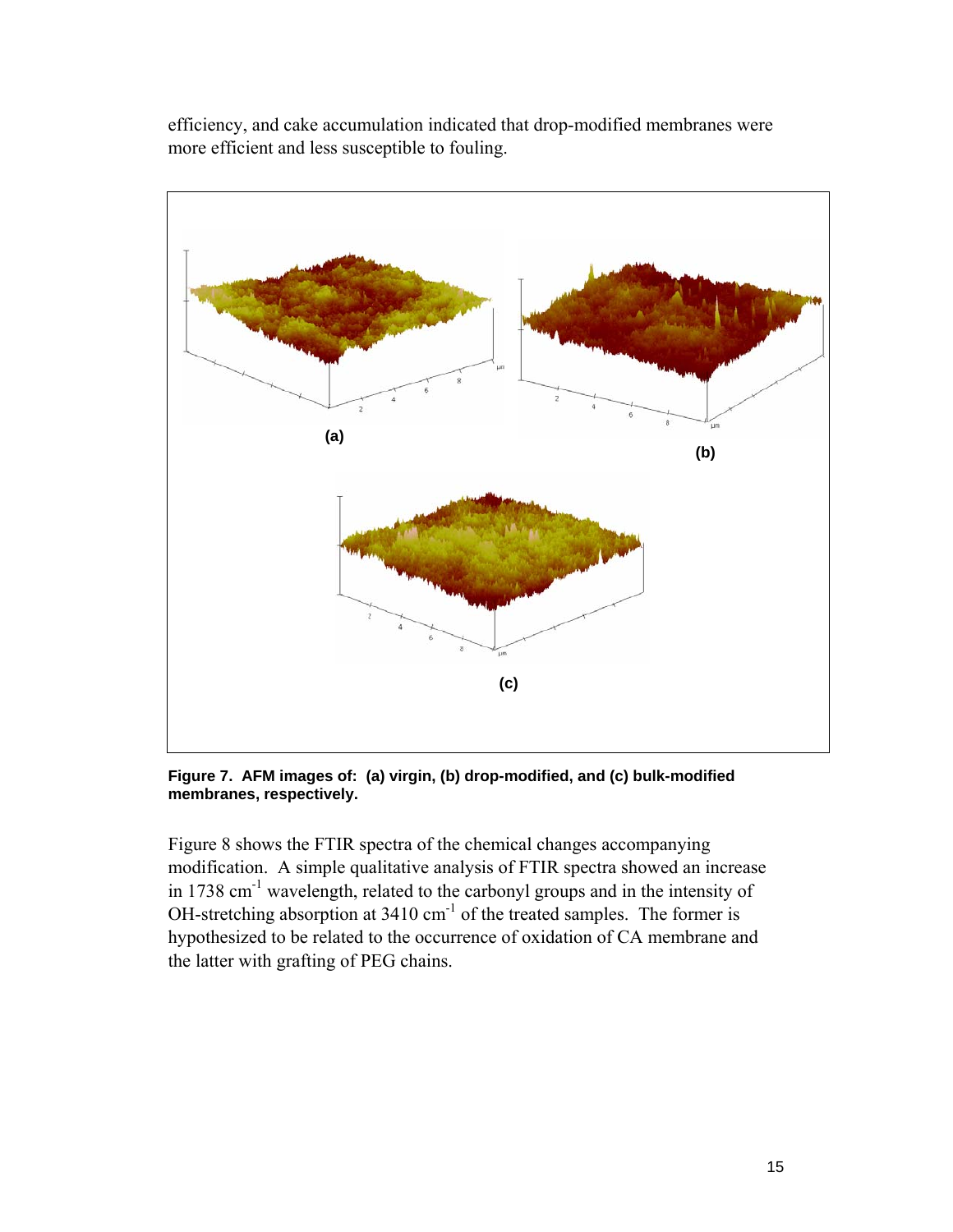

**Figure 8. FTIR images of virgin and modified membranes.** 

#### **5.2. Modeled Seawater**

The second set of filtration experiments was performed with the synthetic seawater as the feed solution. Filtration experiments with different time intervals were performed using both virgin and modified membranes at a constant pressure of 1.38 bar (20 pounds per square inch). Experiments were run for 1 minute, 5 minutes, 15 minutes, 30 minutes, 1 hour, 2 hours, 4 hours, 6 hours, and 8 hours. These runs with different time periods were performed to determine the extent of fouling on the membrane leading to flux decline. Instantaneous fouling due to synthetic water was determined by the 1-minute run. Figures 9-11 show variations in flux for the virgin and modified membranes for the 1-minute, 15-minute, and 6-hour runs, respectively. Note that all runs were, at a minimum, duplicated. The permeability of unmodified and modified membranes at the beginning of precompaction averaged 117 and 140 L/m<sup>2</sup>-hr, respectively. Flux decline during precompaction was comparable for both modified and unmodified membranes, as these values averaged 18 and 20  $L/m^2$ -hr, respectively. Steadystate flux after precompaction was approximately 105 L/m<sup>2</sup>-hr for unmodified membranes, while it averaged between 119 and 124  $L/m<sup>2</sup>$ -hr for modified membranes. Flux decline due to instantaneous fouling of the virgin membrane was nearly 100 percent greater than (see Appendix C) that of the modified membrane and it always stabilized at 15 percent higher fluxes than the virgin membrane, as shown in figures 9-11. The increase in the flux of the membrane was an indication of the enhancement of its surface hydrophilicity. This observation supported the performance and stability of the graft polymerization. To show the increase in flux due to modification alone (i.e., to show the increase in flux due to the addition of hydrophilic layer of PEG), several virgin membrane samples were precompacted and modified only after precompaction (figure 12).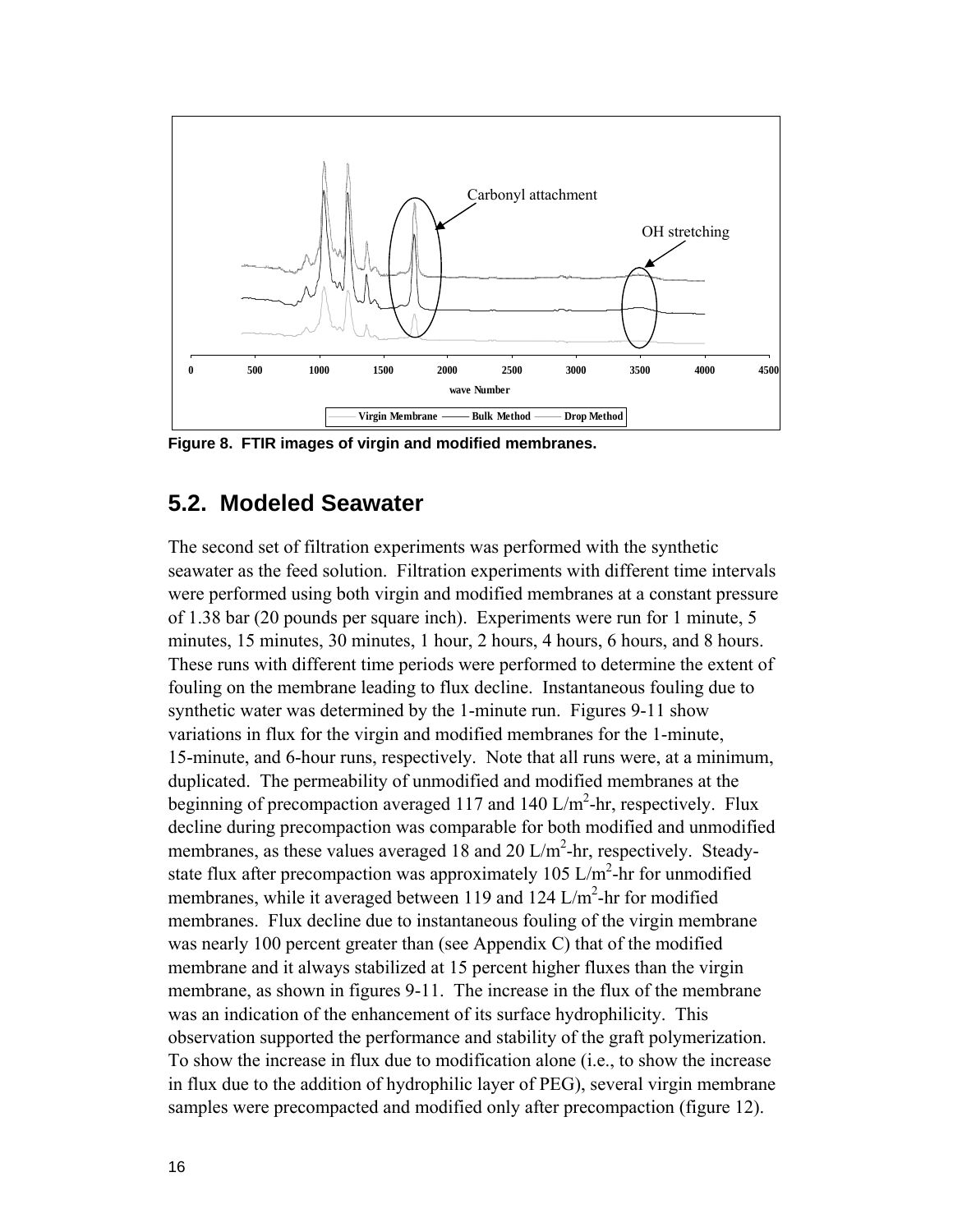This figure shows that modification led to an increase of 25 percent in the flux at the beginning of operation of the 6-hour run.



**Figure 9. Variation of flux for the 1-minute run.** 



**Figure 10. Variation of flux for the 15-minute run.**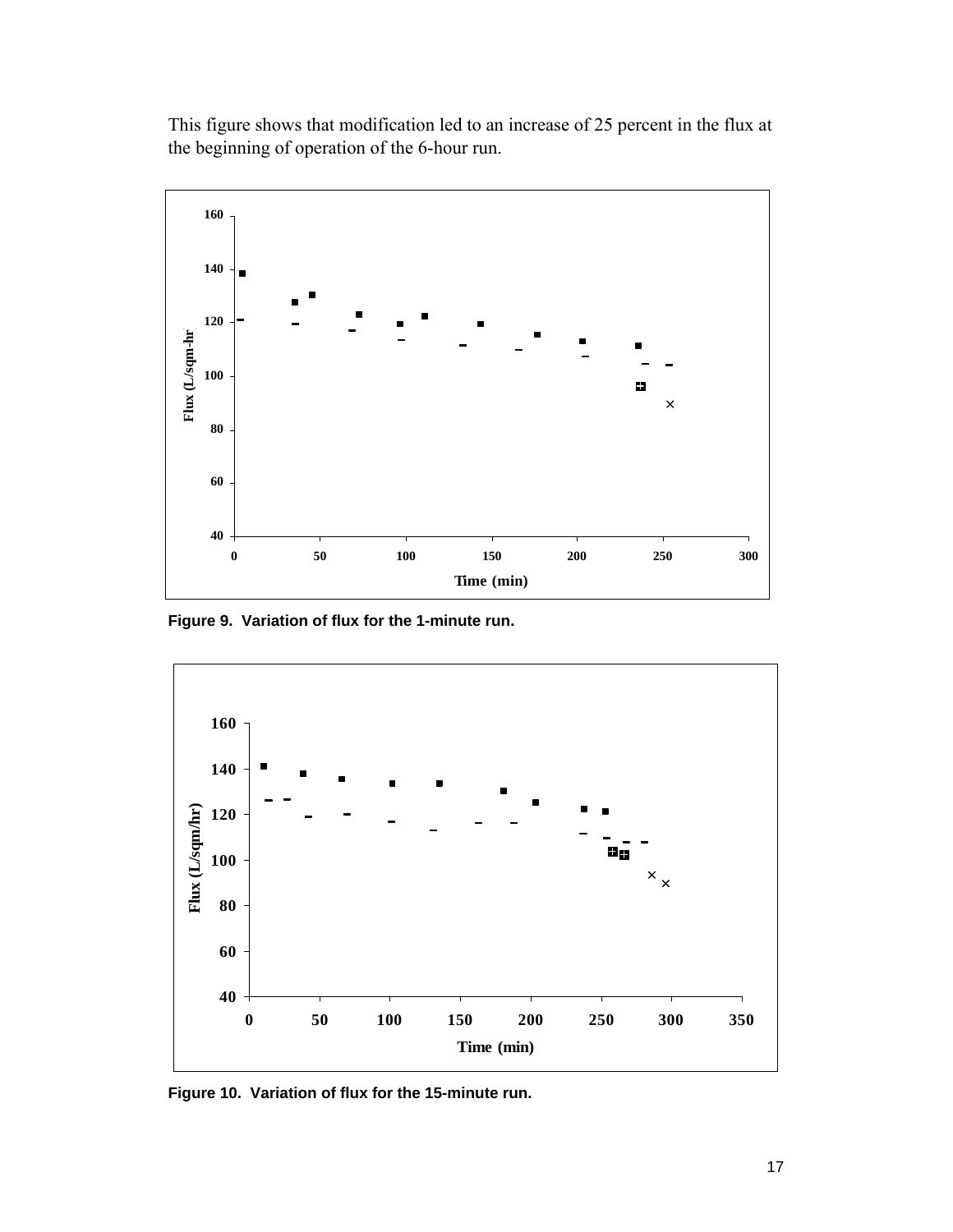

**Figure 11. Variation of flux for the 6-hour run.** 



**Figure 12. A 6-hour run showing the increase in the flux due to modification. Two virgin membranes were precompacted, after which one of them was modified.**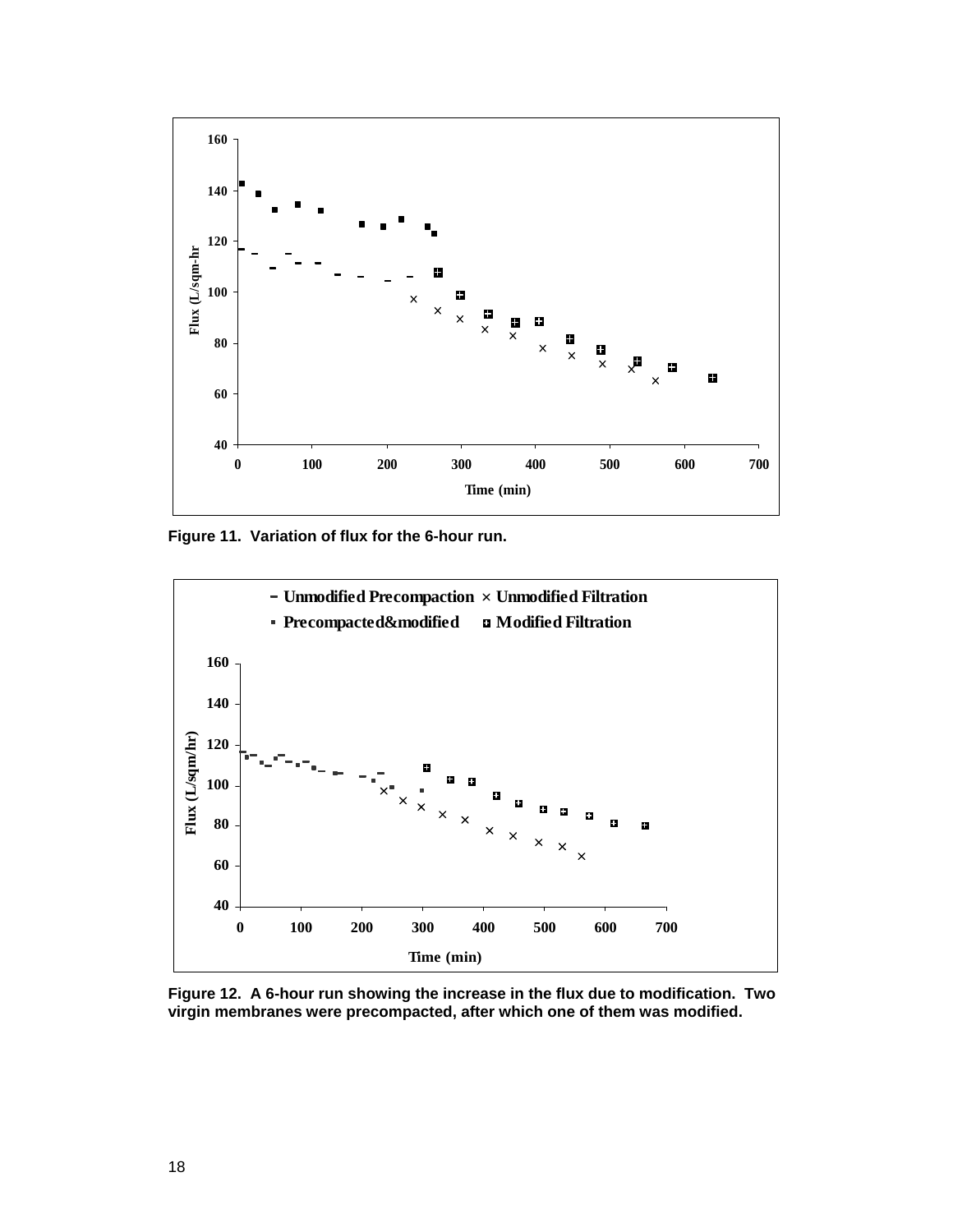Unmodified membranes displayed TOC rejections of 52.5 percent whereas polymerized membrane had TOC rejections of 45 percent. It is hypothesized that this small reduction in rejection after modification (figure 13) could have been due to the decrease in the negative charge of membrane due to graft polymerization.



**Figure 13. Percent TOC rejection of virgin and modified membranes.** 

AFM analysis of fouled samples of both modified and unmodified membranes indicated uniform deposition of material on modified membranes. For a given duration of filtration, unmodified membranes had higher roughness values (64.82 nm) than those of modified membranes (44.82 nm), as shown in figure 14 and table 1. Again, this shows the efficiency of the added PEG layer in decreasing cake accumulation on the membrane surface.

| . which is interesting the power would consider the which will shape the short interest $\sim$ |                          |                   |  |  |  |
|------------------------------------------------------------------------------------------------|--------------------------|-------------------|--|--|--|
| <b>Method</b>                                                                                  | <b>Roughness</b><br>(nm) | <b>Peak Count</b> |  |  |  |
| Virgin membrane                                                                                | 9.05                     | 156               |  |  |  |
| <b>Bulk method</b>                                                                             | 0.09                     | 150               |  |  |  |
| Drop method                                                                                    | 8.33                     | 105               |  |  |  |

**Table 1. Roughness and peak count values modified and virgin membranes**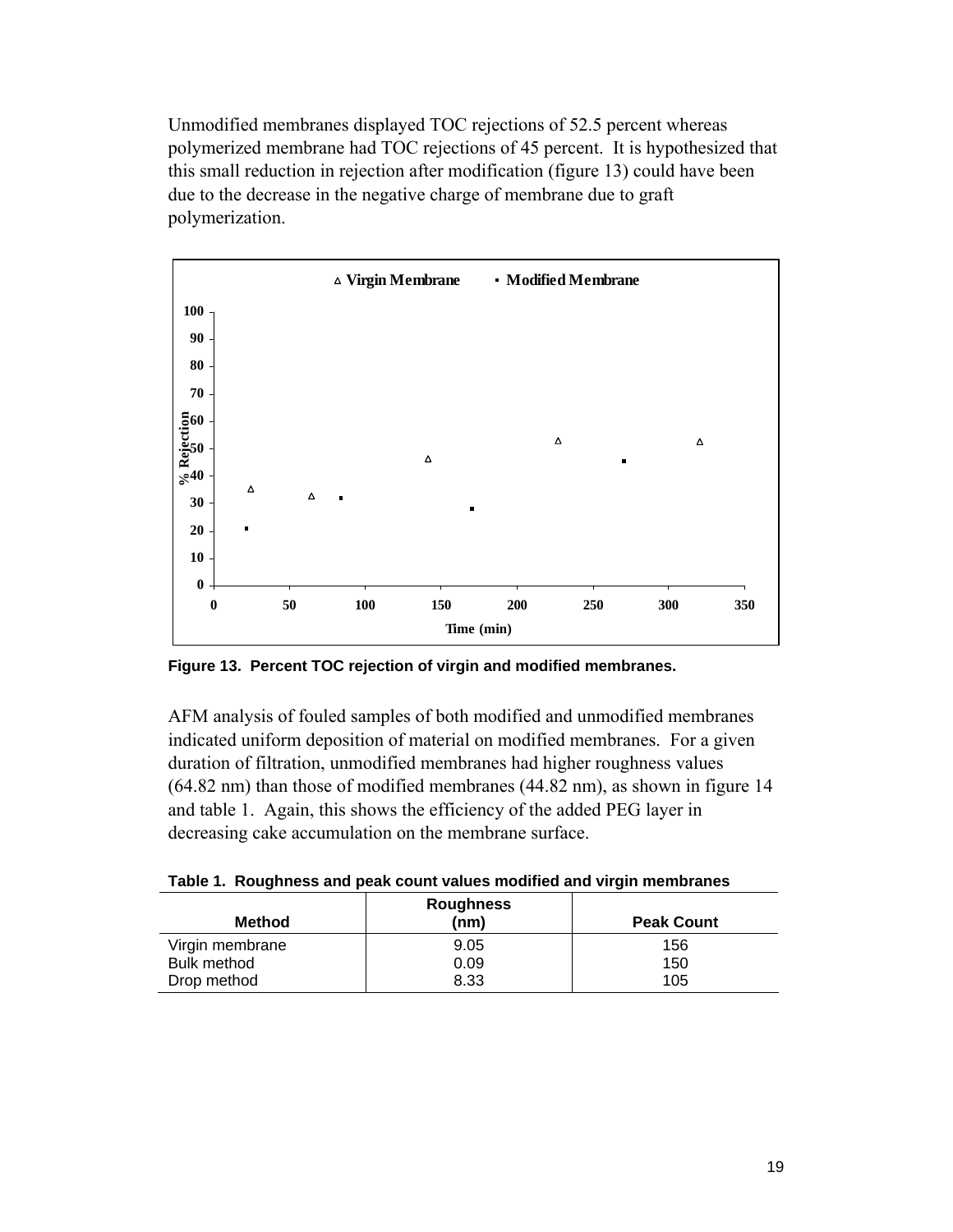

**Figure 14. Three-dimensional AFM images of: (a) 9-hour fouled virgin membrane and (b) modified membrane.** 

#### **5.3 Modification Occurrence**

The progress of the graft polymerization during the modification of the CA membranes was observed using a UV-2401 PC UV-Vis Recording Spectrophotometer. Advance of the reaction was observed by recording the UV spectra of chemical reagents participating in the polymerization reaction at various times during the course of the reaction. As observed in figure 15, there was no observed change in the spectrum of persulfate at 210 nm during its reaction with the membrane selective layer since persulfate does not bind to the membrane. On the other hand, the absorbance of the peak formed by PEG showed time dependency (figure 16). This is hypothesized to be due to the uninterrupted grafting of PEG chains to the surface of membrane selective layer.

Figure 17 represents the UV absorption spectra recorded at various time intervals for the mercaptoethanol; that is, the CTA participating in the reaction. A slight change in the absorbance of the peak was recorded as it exposed to the membrane, which is hypothesized to be due to it being used in the reaction.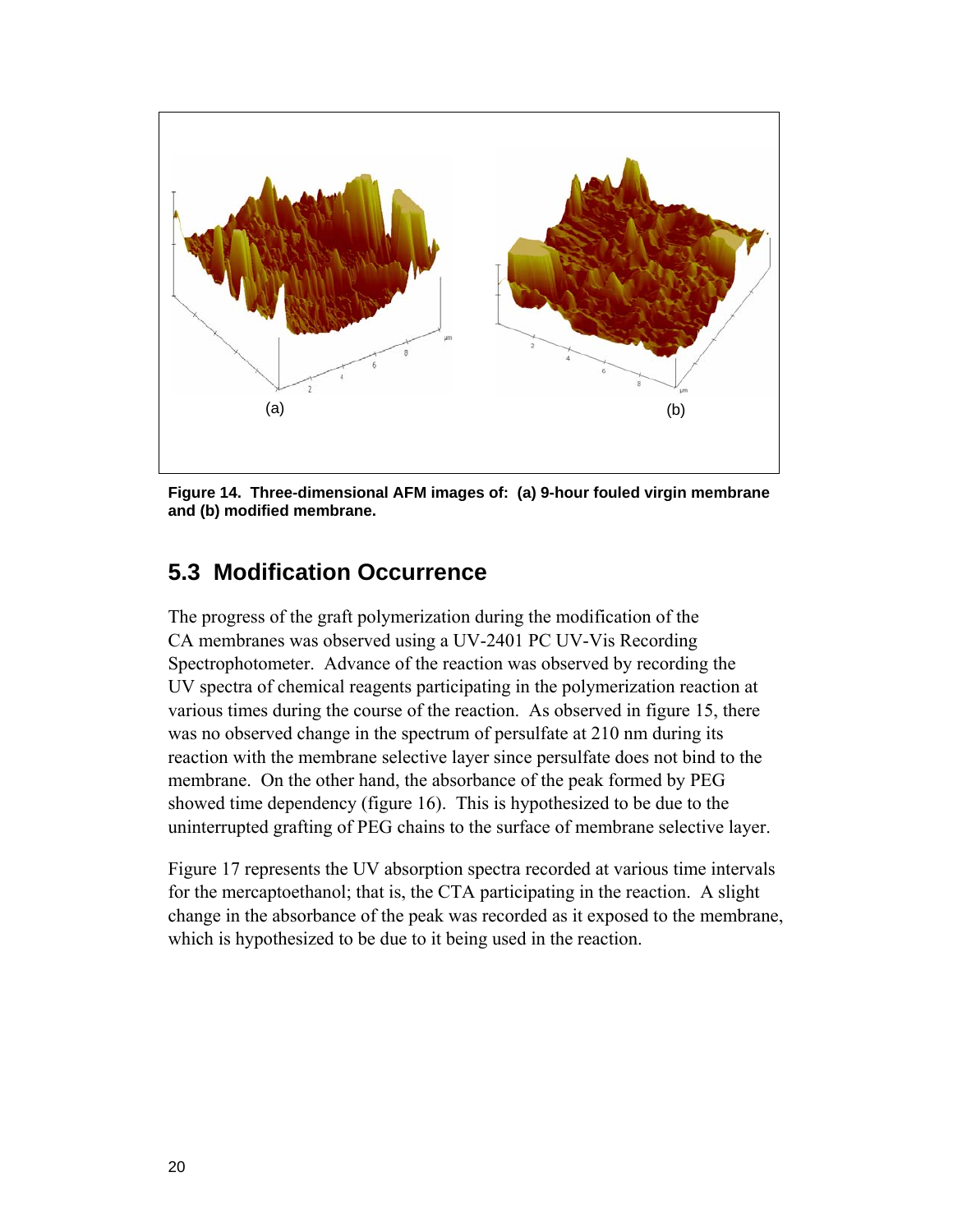

**Figure 15. UV absorption spectra recorded during the oxidization of CA membrane by persulfate solution.** 



**Figure 16. Time dependence growth of absorbance during addition of PEG to the oxidized membrane.**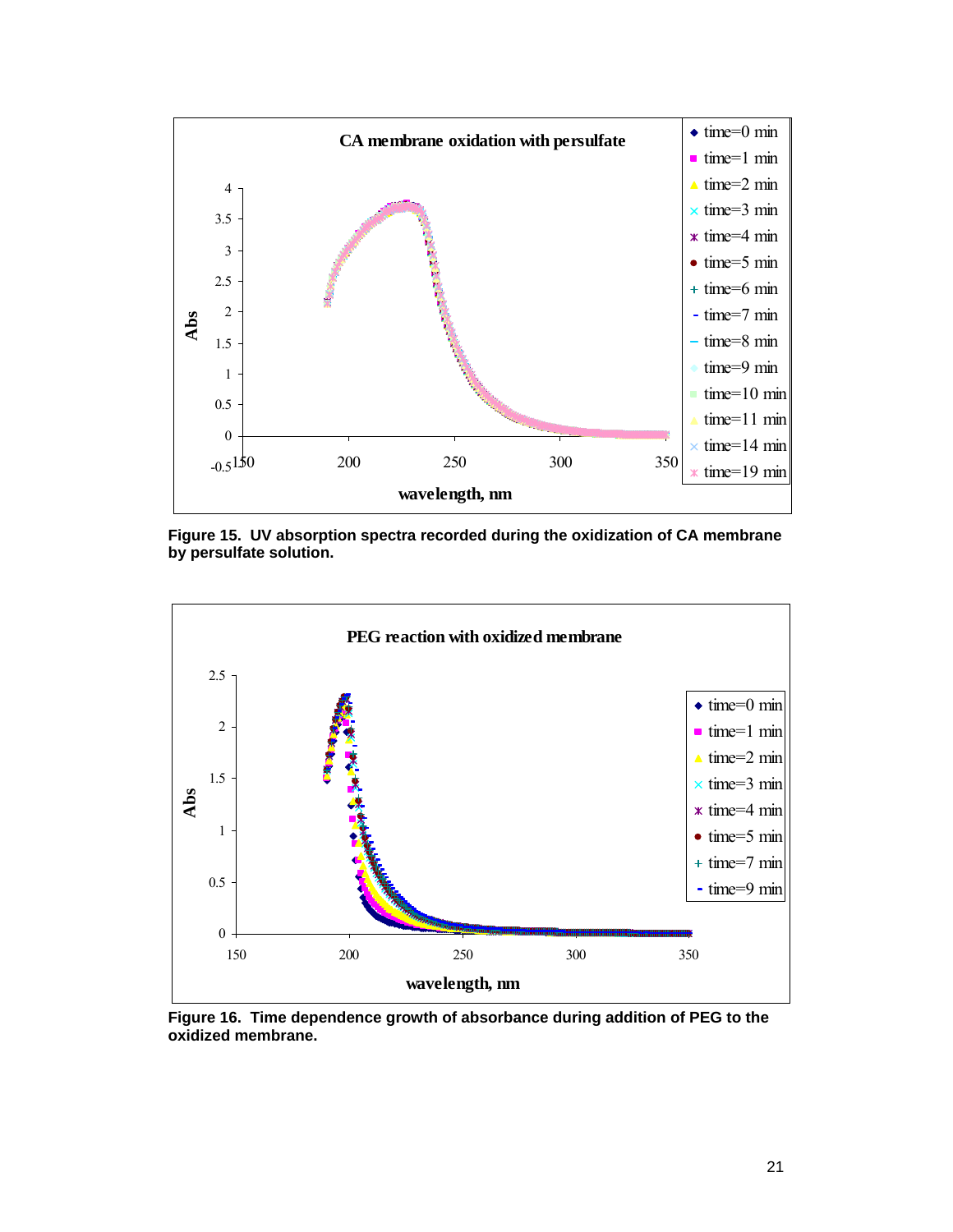

**Figure 17. UV absorption spectra recorded during chain termination process.**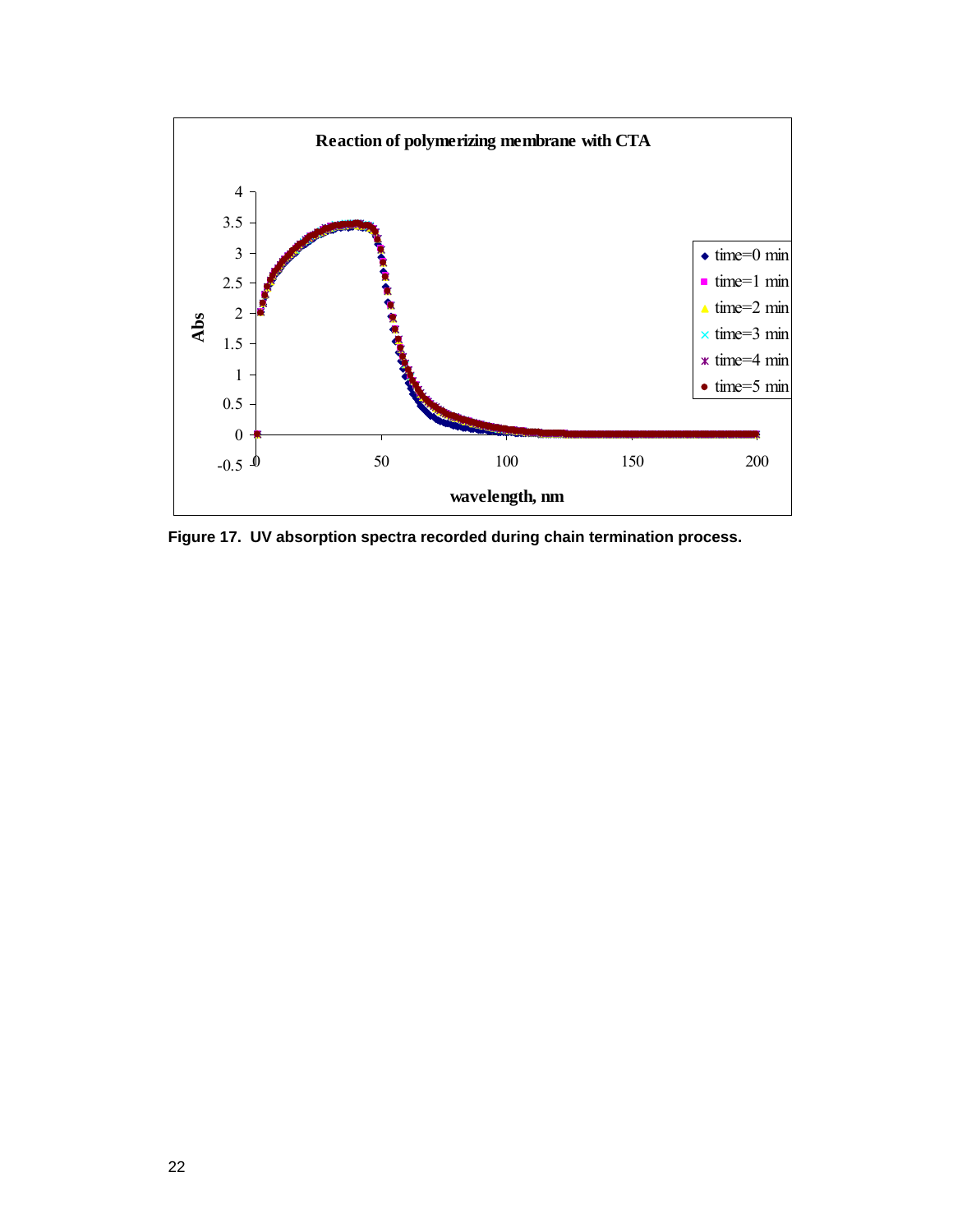# **6. Conclusions**

- FTIR and AFM images indicated a successful modification of membrane via graft polymerization.
- The drop method of modification resulted in better flux and rejection properties to membrane.
- Higher fluxes, due to drop method of modification, could be due to the optimum occurrence of polymerization on the surface and through the pores of the membrane.
- Better flux and reduced instantaneous fouling of the membrane resulted due to modification in the case of modeled seawater.
- Reduced roughness of the modified membrane indicated finer fouling patterns after modification.
- Graft polymerization with persulfate/PEG/CTA increased the flux of the membrane, decreased the flux decline during operation, decreased cake accumulation, and had a marginal effect of organic matter rejection; thus, membrane operation was improved.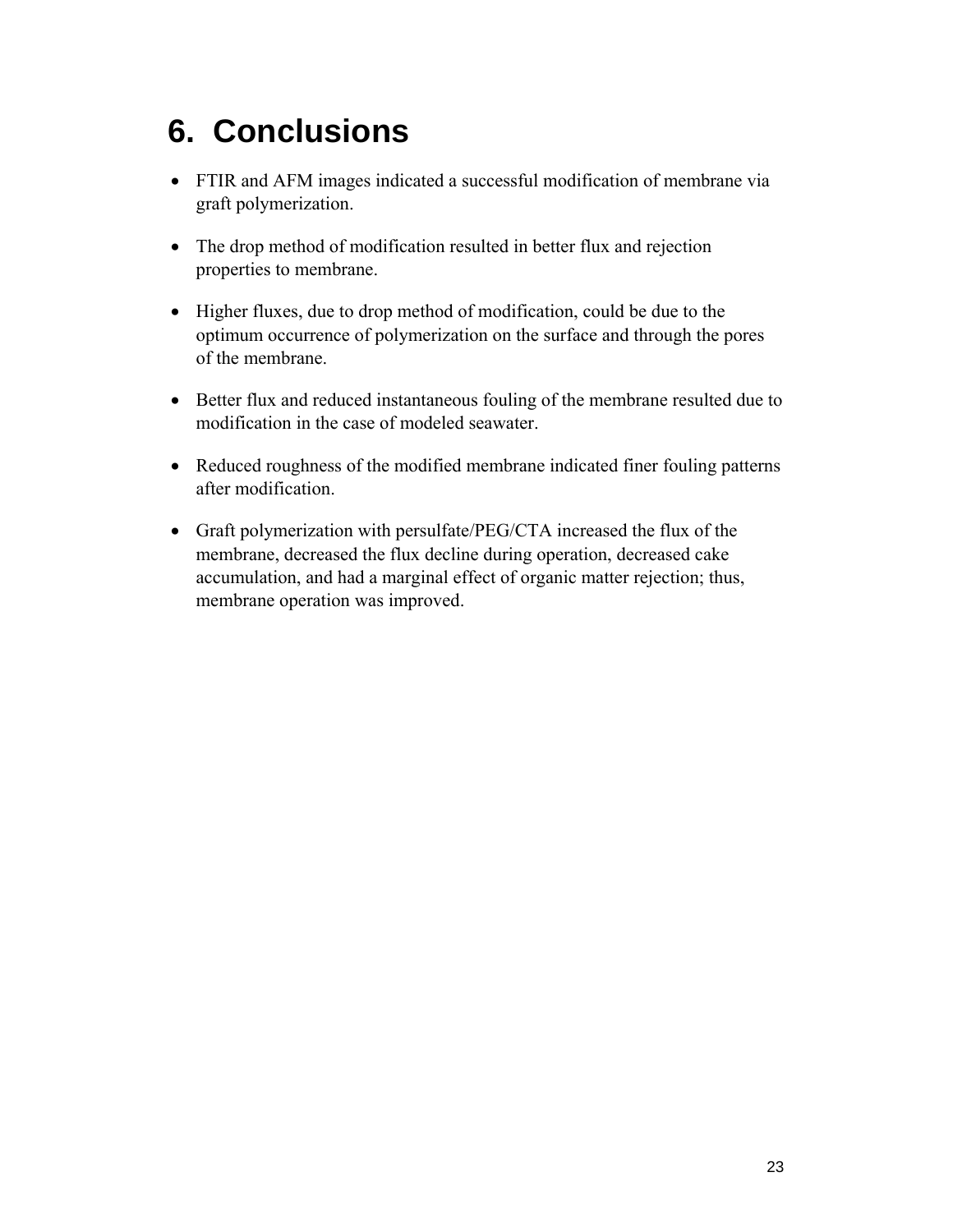### **7. References**

- 1. Teng, C.K., M.N.A. Hawalader, and A. Malek, An experiment with different pretreatment methods, Desalination 156 (2003) 51-58.
- 2. Shibata, T., Cellulose acetate in separation technology, Macromolecular Symposia 208 (2004) 353-369.
- 3. Xu, P., J.E. Drewes, T.-U. Kim, C. Bellona, and G. Amy, Effect of membrane fouling on transport of organic contaminants in NF/RO membrane applications (2006).
- 4. Cheryan, M., Ultrafiltration Handbook, Technomic, Pennsylvania (1986).
- 5. Nabe, A., E. Staude, and G. Belfort, Surface modification of polysulfone ultrafiltration membranes and fouling by BSA solutions, Journal of Memb. Sci., 133 (1997) 57-72.
- 6. Peng, W., and I. Escobar, Rejection efficiency of water quality parameters by reverse osmosis (RO) and nanofiltration (NF) membranes, Environmental Science and Technology, 37 (2003) 4435-4441.
- 7. Vrijenhoek, E.M., S. Hong, and M. Elimelech, Influence of membrane surface properties on initial rate of colloidal fouling of reverse osmosis and nanofiltration membranes, Journal of Membrane Science, 188 (2001) 115-128.
- 8. Zhu, X., and M. Elimelech, Colloidal fouling of reverse osmosis membranes: measurements and fouling mechanisms, Environmental Science and Technology, 31 (1997) 3654-3662.
- 9. Kato, K., E. Uchida, Y. Uyama, and Y. Ikada, Polymer surfaces with graft chains, Prog. Polym. Sci., 28 (2003) 209-259.
- 10. Randon, J., A. Larbot, C. Guizard, A. Julbe, and L. Cot, Influence of surface charge on ultrafiltration performance, Key Eng. Mater., 61 (1991) 155-160.
- 11. Brink, L.E.S., S.J.G. Elbers, T. Robbersten, and P. Both, The anti-fouling action of olymers preadsorbed on ultrafiltration and microfiltration membranes, Journal of Membrane Science, 74 (1993) 281-291.
- 12. Bonneyele, V., M.A. Sanz, J-P. Durand, L. Plasse, F. Gueguen, and P. Mazounie, Reverse osmosis on open intake seawater: Pre-treatment strategy, Desalination 167 (2004) 191-200.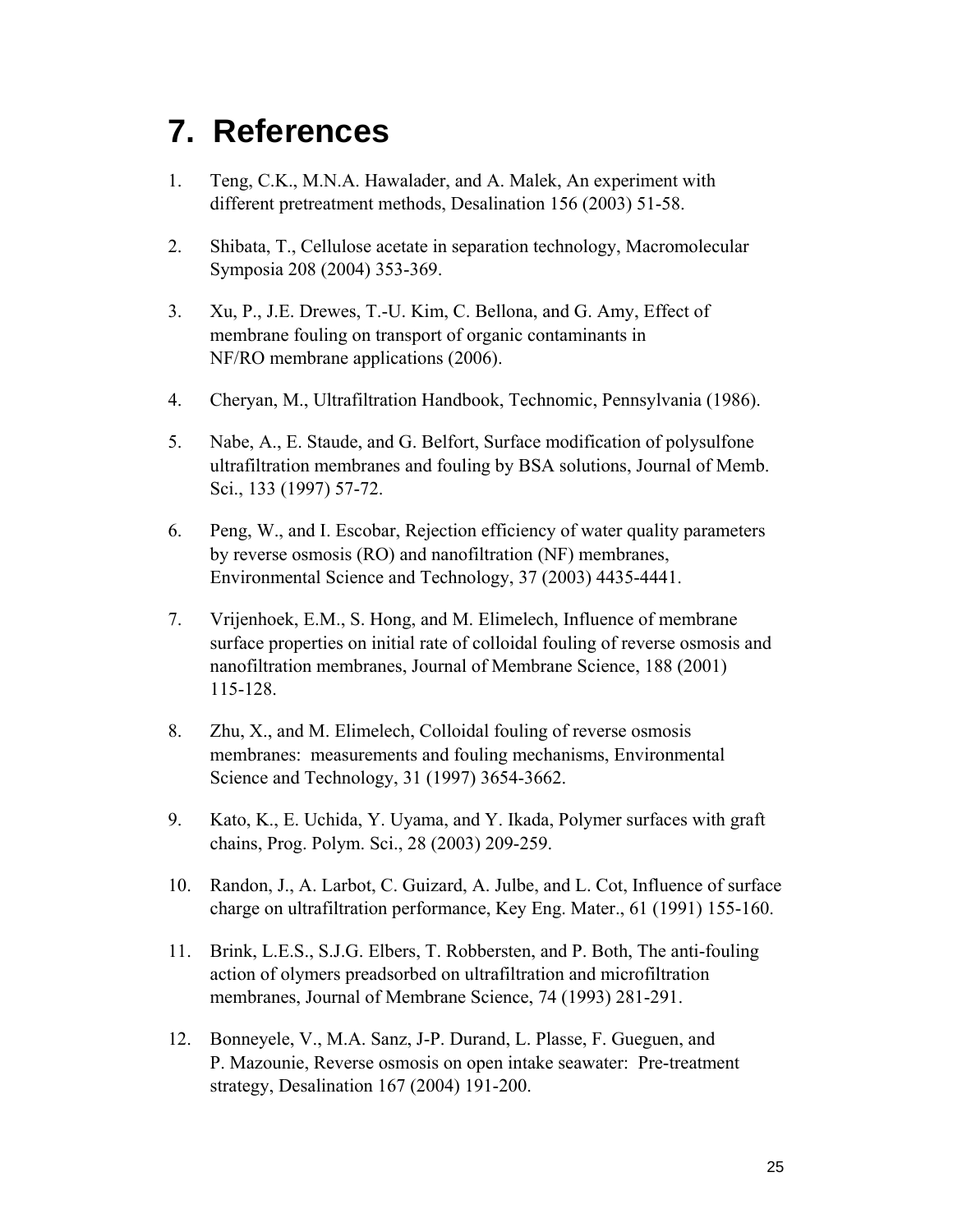- 13. Freger, V., J. Gilron, and S. Belfur, TFC polyamide membranes modified by grafting hydrophilic polymers: an FT-IR/AFM/TEM study, Journal of Membrane Science, 209 (2002) 283-292.
- 14. Morao, A., I.C. Escobar, M.T. Pessoa de Amorim, A. Lopes, and I.C. Goncalves, Postsynthesis modification of cellulose acetate ultrafiltration membrane for applications in water and wastewater treatment, Environmental Progress 24 (2005) 367-382.
- 15. Manttari, M., A. Pihlajamaki, and M. Nystrom, Comparison of nanofiltration and tight ultrafiltration membranes in the filtration of paper mill process water, Desalination 149 (2002) 131-136.
- 16. Song, L.Y., Q.F. Ahkong, Q. Rong, Z. Wang, S. Ansell, M.J. Hope, and B. Mui, Characterization of the inhibitory effect of PEG-lipid conjugates on the intracellular delivery of plasmid and antisense DNA mediated by cationic lipid liposomes, Biochimica et Biophysica Acta 1558 (2002) 1-13.
- 17. Torchilian, V.P., and V.S. Trubetskoy, Which polymers can make nanoparticulate drug carriers long-circulating?, Advanced Drug Delivery Reviews 16 (1995) 141-155.
- 18. Blume, G., and G. Ceve, Molecular mechanism of the lipid vescile longevity in vivo, Biochimica et Biophysica Acta 1146 (1993) 157-168.
- 19. Torchilian, V.P., V.G. Omelyanenko, I.M. Popisov, A.A. Bogdanov Jr., V.S. Trubetskoy, J.N. Herron, and C.A. Gentry, Poly (ethylene glycol) on the liposome surface: on the mechanism of polymer-coated liposome longevity, Biochimica et Biophysica Acta 1195 (1994) 11-20.
- 20. Pang, S.N.J., Final report on the safety assessment of polyethylene glycols (PEGs)-6, -8, -32, -75, -150, -14M, -20M., Journal of the American College of Toxicology 12 (1993) 429-456.
- 21. Zalipsky, S., Chemistry of polyethylene glycol conjugates with biologically active molecules, Advanced Drug Delivery Reviews 16 (1995) 157-182.
- 22. Needham, D., T.J. Melntosh, and D.D. Lasic, Repulsive interactions and mechanical stability of polymer-grafted lipid membranes, Biochimica et Biophysica Acta 1108 (1992) 40-48.
- 23. Burke, M., and C.H. Nicholls, Formation of free radicals in chemically modified wools by persulfate treatment, Textile Research Journal 38 (1968) 891-896.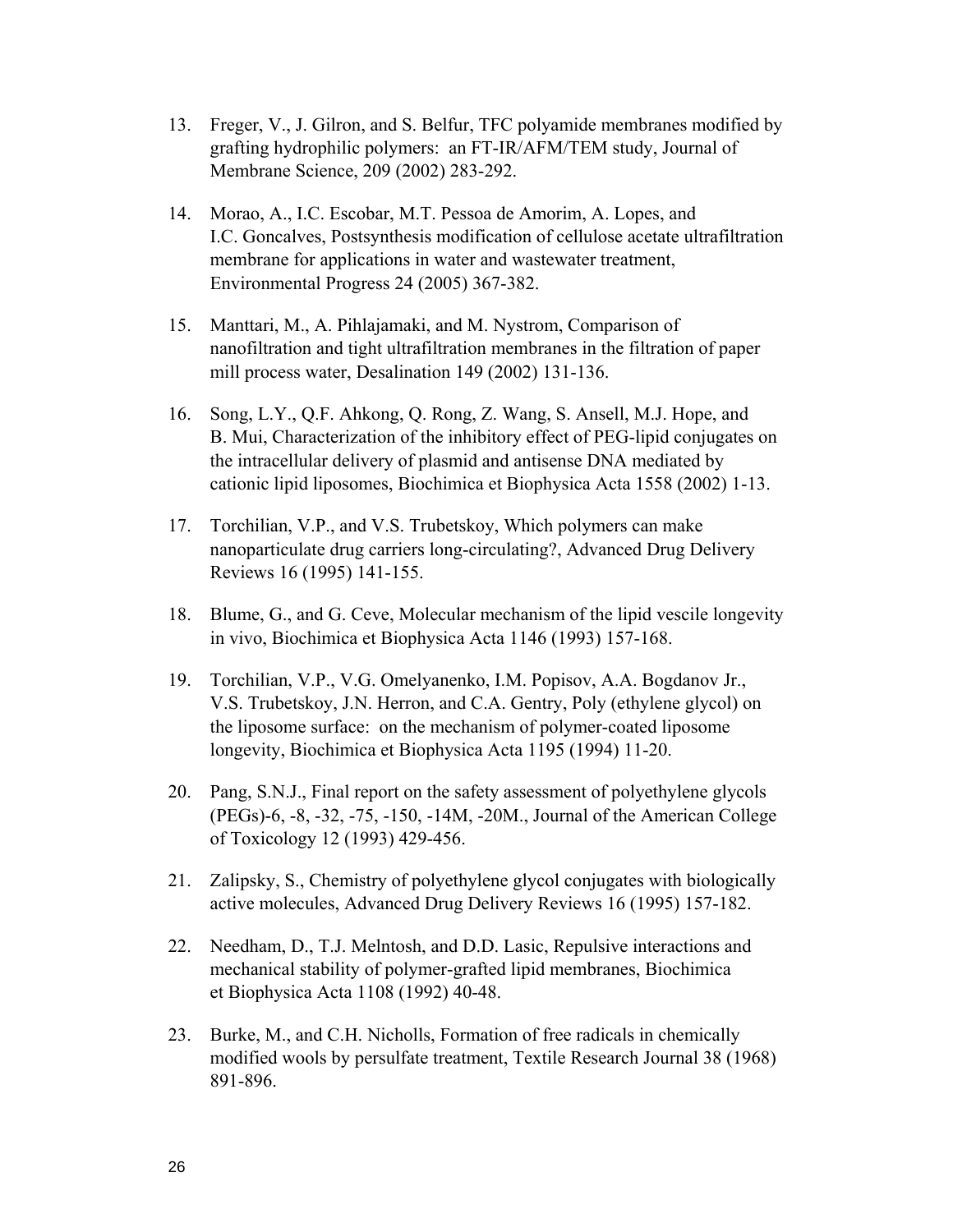- 24. Minisci, F., O. Porta, F. Recupero, C. Punta, C. Gambarotti, B. Pruna, M. Pierini, and F. Fontana, A new, convenient, highly selective free radical hydroxy methylation of hetroaromatic bases by persulfate oxidation of ethylene glycol and glycerol, catalysed by AgNo<sub>3</sub>, Synlett 5 (2004) 874-876.
- 25. Liu, S., and G. Sun, Radical graft functional modification of cellulose with allyl monomers: Chemistry and structural characterization, Carbohydrate Polymers 71 (2008) 614-625.
- 26. Dal-cin, M.M., M.D. Guiver, C.N. Striez, D.J. Carlsson, and A. Kumar. Surface-modified polysulfone membranes: Aqueous phase oxidation via persulfate radical, Journal of Applied Polymer Science 101 (2006) 1723- 1730.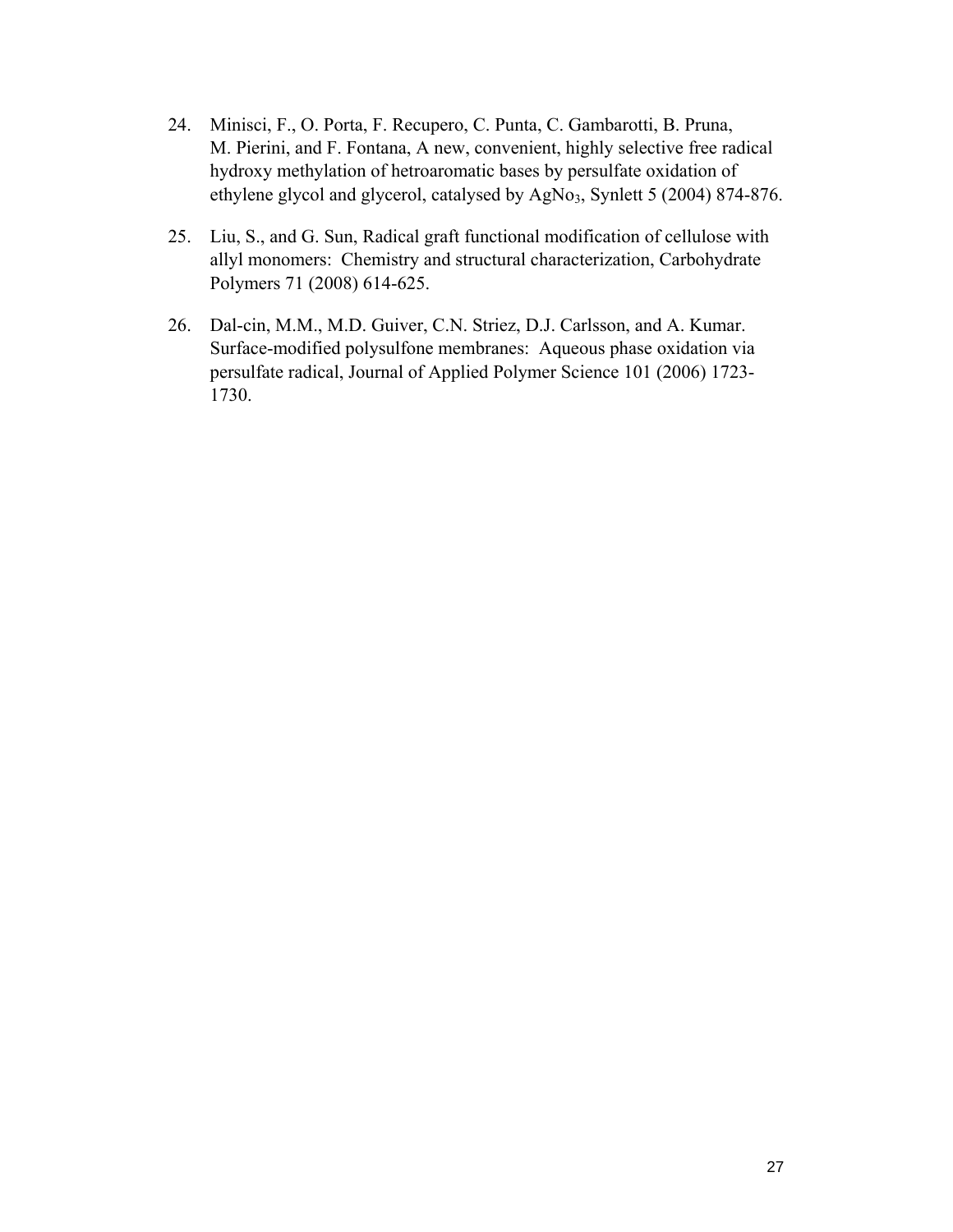# **Appendix A**

Molecular weight cut-off of cellulose acetate UF membrane:

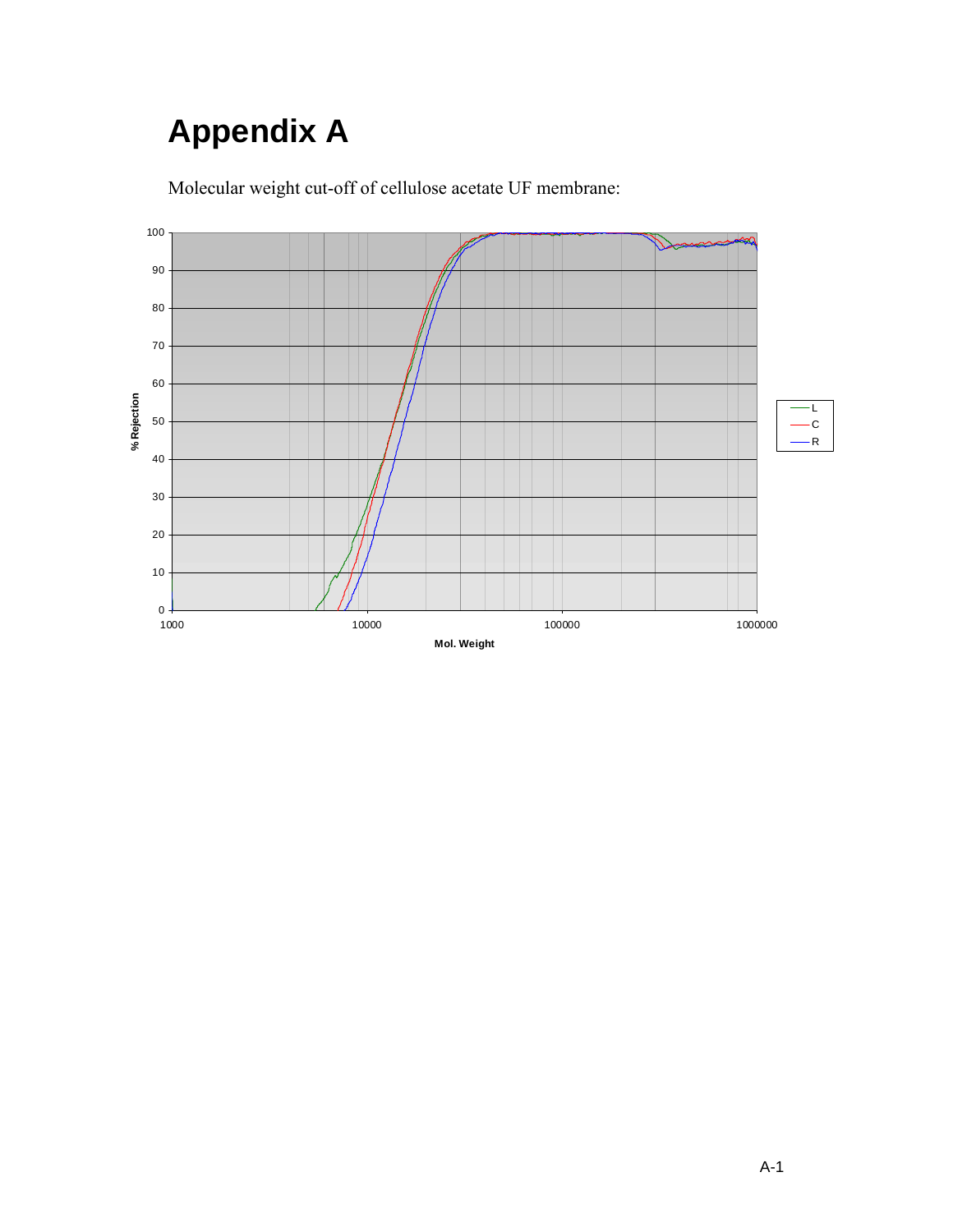## **Appendix B**

Data Used to Construct Figures 5, 6, and 9-13:

#### **Figure 5**

| Unmodified |            |         | <b>Bulk Modified</b> |        | Drop Modified |  |
|------------|------------|---------|----------------------|--------|---------------|--|
| Time       | Flux       | Time    | Flux                 | Time   | Flux          |  |
| min        | $L/Sqm-hr$ | min     | $L/Sqm-hr$           | min    | $L/Sqm-hr$    |  |
| 13         | 75.00313   | 10      | 80.5331              | 9      | 95.49578      |  |
| 30         | 73.73725   | 28.66   | 79.797               | 15     | 95.49578      |  |
| 43.08      | 73.42743   | 49.91   | 79.075               | 31     | 93.95553      |  |
| 62.58      | 71.62184   | 92.41   | 77.326               | 45     | 92.30138      |  |
| 101.33     | 71.03955   | 114.57  | 76.985               | 61.25  | 94.4634       |  |
| 112.33     | 70.46665   | 157.014 | 75.6525              | 77.5   | 90.54781      |  |
| 132.83     | 70.46665   | 183.674 | 75.32                | 96.75  | 91.97752      |  |
| 188.38     | 69.07402   | 218.424 | 74.68                | 115.9  | 88.26125      |  |
| 199.38     | 68.80208   | 266.918 | 73.73                | 122.9  | 88.26125      |  |
| 222.13     | 68.80208   | 293.918 | 73.42                | 140.9  | 88.26125      |  |
| 265.21     | 67.99894   | 318.418 | 73.42                | 160.15 | 86.51351      |  |
| 281.46     | 67.99894   |         |                      | 171.48 | 88.70928      |  |
| 289.46     | 67.99894   |         |                      | 189.81 | 87.37864      |  |
|            |            |         |                      | 197.81 | 80.16389      |  |
|            |            |         |                      | 216.31 | 80.53331      |  |
|            |            |         |                      | 227.81 | 84.01792      |  |

227.81 84.01792<br>234.81 82.43268 234.81 82.43268<br>257.14 81.28246

263.64 81.28246<br>282.99 80.90615 282.99 80.90615<br>293.99 80.16389 293.99 80.16389<br>314.39 80.16389 314.39 80.16389

257.14 81.28246

80.16389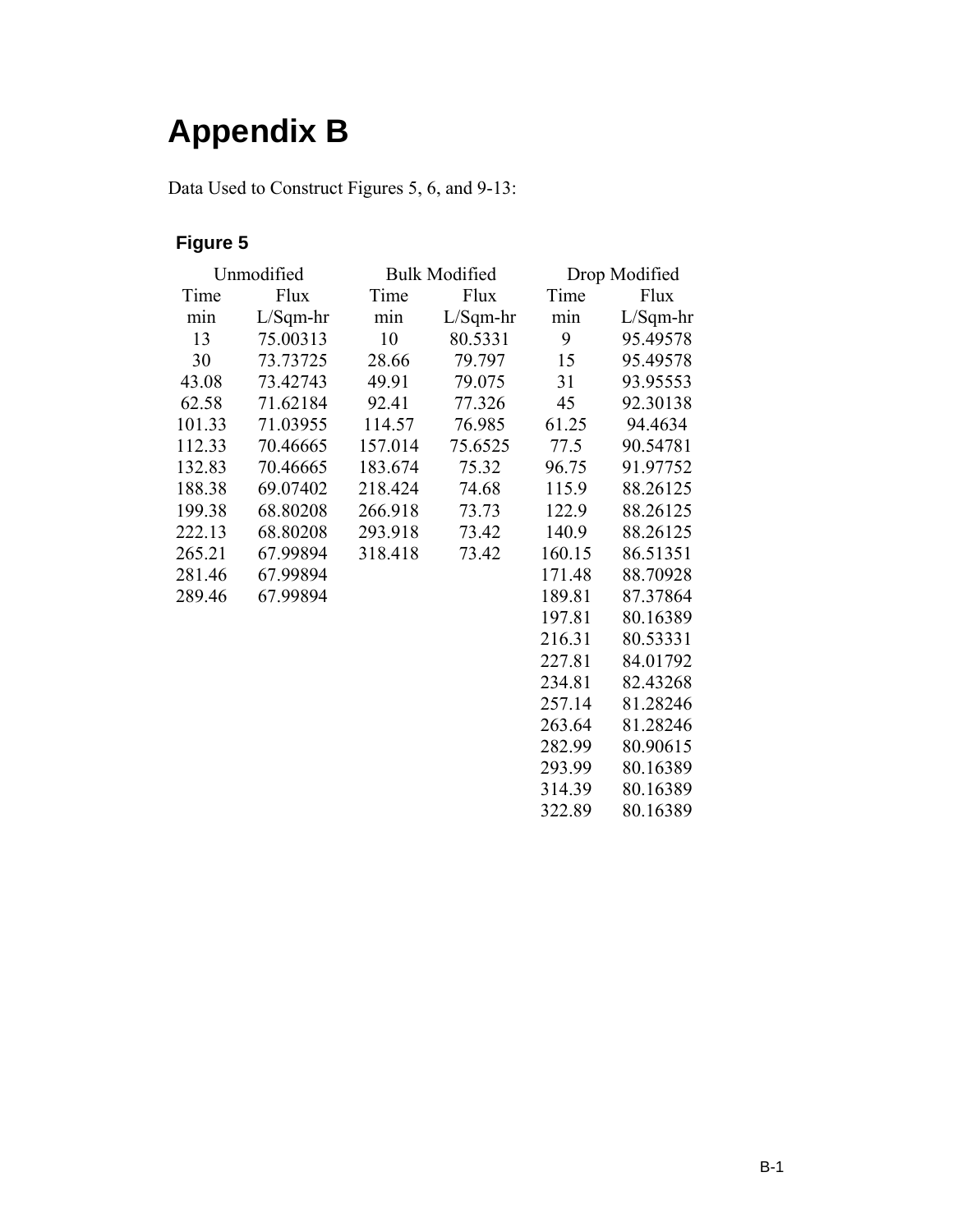#### **Figure 6**

| Unmodified |             | <b>Bulk Modified</b> |             | Drop Modified |             |
|------------|-------------|----------------------|-------------|---------------|-------------|
| Time       | % Rejection | Time                 | % Rejection | Time          | % Rejection |
| min        |             | min                  |             | min           |             |
| 25         | 1.25        | 20                   | 3.31        | 20            | 3.31        |
| 65         | 3.49        | 83                   | 5.31        | 62            | 2.79        |
| 107        | 5.73        | 125                  | 6.99        | 83            | 5.59        |
| 129        | 8.81        | 143                  | 8.25        | 105           | 7.69        |
| 150        | 10.11       | 210                  | 14.33       | 125           | 9.09        |
| 170        | 12.93       | 230                  | 16.07       | 143           | 12.58       |
| 230        | 19.3        | 255                  | 21.28       | 167           | 15.38       |
| 270        | 21.3        | 300                  | 20.58       | 189           | 17.34       |
|            |             |                      |             | 210           | 20.62       |
|            |             |                      |             | 230           | 23.07       |
|            |             |                      |             | 280           | 26.57       |
|            |             |                      |             | 300           | 26.92       |

#### **Figure 9**

| Unmodified |              |               | Modified |              |
|------------|--------------|---------------|----------|--------------|
| Time       | Flux         |               | Time     | Flux         |
| Min        | $L/(sqm-hr)$ |               | min      | $L/(sqm-hr)$ |
|            |              | Precompaction |          |              |
| 4          | 121.1102     |               | 5        | 138.2754     |
| 35.5       | 119.4624     |               | 35.5     | 127.2534     |
| 69         | 117.0732     |               | 46       | 130.0813     |
| 97.5       | 113.2966     |               | 73.5     | 122.804      |
| 133.5      | 111.1454     |               | 97       | 119.4624     |
| 166        | 109.7561     |               | 111.5    | 121.9512     |
| 204.5      | 107.0791     |               | 144      | 119.1921     |
| 240        | 104.5296     |               | 177.5    | 115.1539     |
| 253.5      | 103.9111     |               | 203.5    | 112.9323     |
|            |              |               | 236      | 111.1454     |
|            |              | Filtration    |          |              |
| 254.5      | 89.59681     |               | 237      | 96.48888     |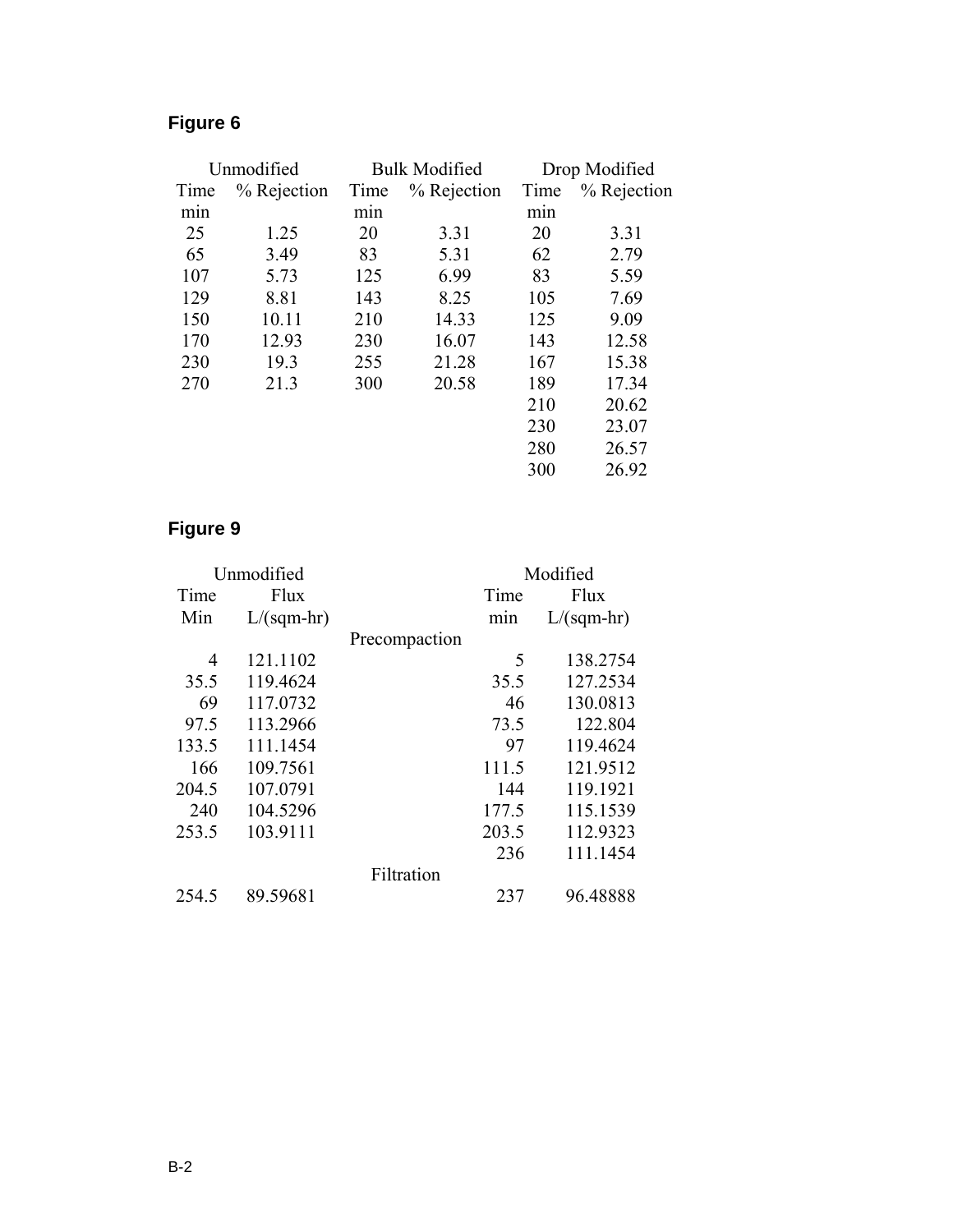#### **Figure 10**

| Unmodified |              |               |       | Modified     |
|------------|--------------|---------------|-------|--------------|
| Time       | Flux         |               | Time  | Flux         |
| min        | $L/(sqm-hr)$ |               | min   | $L/(sqm-hr)$ |
|            |              | Precompaction |       |              |
| 14         | 125.4355     |               | 11    | 140.4878     |
| 26.5       | 126.338      |               | 38.5  | 137.19512    |
| 42         | 118.6552     |               | 66    | 135.08443    |
| 69.5       | 119.7339     |               | 102   | 133.03769    |
| 101        | 116.0417     |               | 135.5 | 133.03769    |
| 131        | 112.5704     |               | 181   | 130.0813     |
| 162.5      | 115.5327     |               | 204   | 124.54593    |
| 188        | 115.5327     |               | 238.5 | 121.95122    |
| 237.5      | 111.1454     |               | 253   | 121.11018    |
| 254        | 109.3007     |               |       |              |
| 267.5      | 107.0791     |               |       |              |
| 281        | 107.0791     |               |       |              |
|            |              | Filtration    |       |              |
| 286        | 93.40944     |               | 258   | 103.29986    |
| 296        | 89.59681     |               | 266.5 | 102.0987     |

#### **Figure 11**

| Unmodified |              |               | Modified |              |
|------------|--------------|---------------|----------|--------------|
| Time       | Flux         |               | Time     | Flux         |
| min        | $L/(sqm-hr)$ |               | mın      | $L/(sqm-hr)$ |
|            |              | Precompaction |          |              |
| 5          | 116.2979     |               | 7        | 142.3863     |
| 23.5       | 114.7776     |               | 28.5     | 138.2754     |
| 48         | 109.0744     |               | 51       | 132.0374     |
| 68         | 114.7776     |               | 81.5     | 134.0532     |
| 81.5       | 111.1454     |               | 113      | 131.5429     |
| 109        | 111.1454     |               | 168.5    | 126.338      |
| 134.5      | 106.4302     |               | 197      | 125.4355     |
| 165        | 105.789      |               | 221      | 128.1823     |
| 201.5      | 104.1165     |               | 256.5    | 125.4355     |
| 231        | 105.789      |               | 265      | 122.804      |
|            |              | Filtration    |          |              |
| 237        | 97.02196     |               | 269      | 107.736      |
| 268.5      | 92.42619     |               | 299.5    | 98.65717     |
| 299        | 89.14201     |               | 336      | 91.46341     |
| 333        | 85.24745     |               | 372.5    | 88.24611     |
| 369.5      | 82.83479     |               | 404.5    | 88.6918      |
| 410        | 77.70343     |               | 447      | 81.67896     |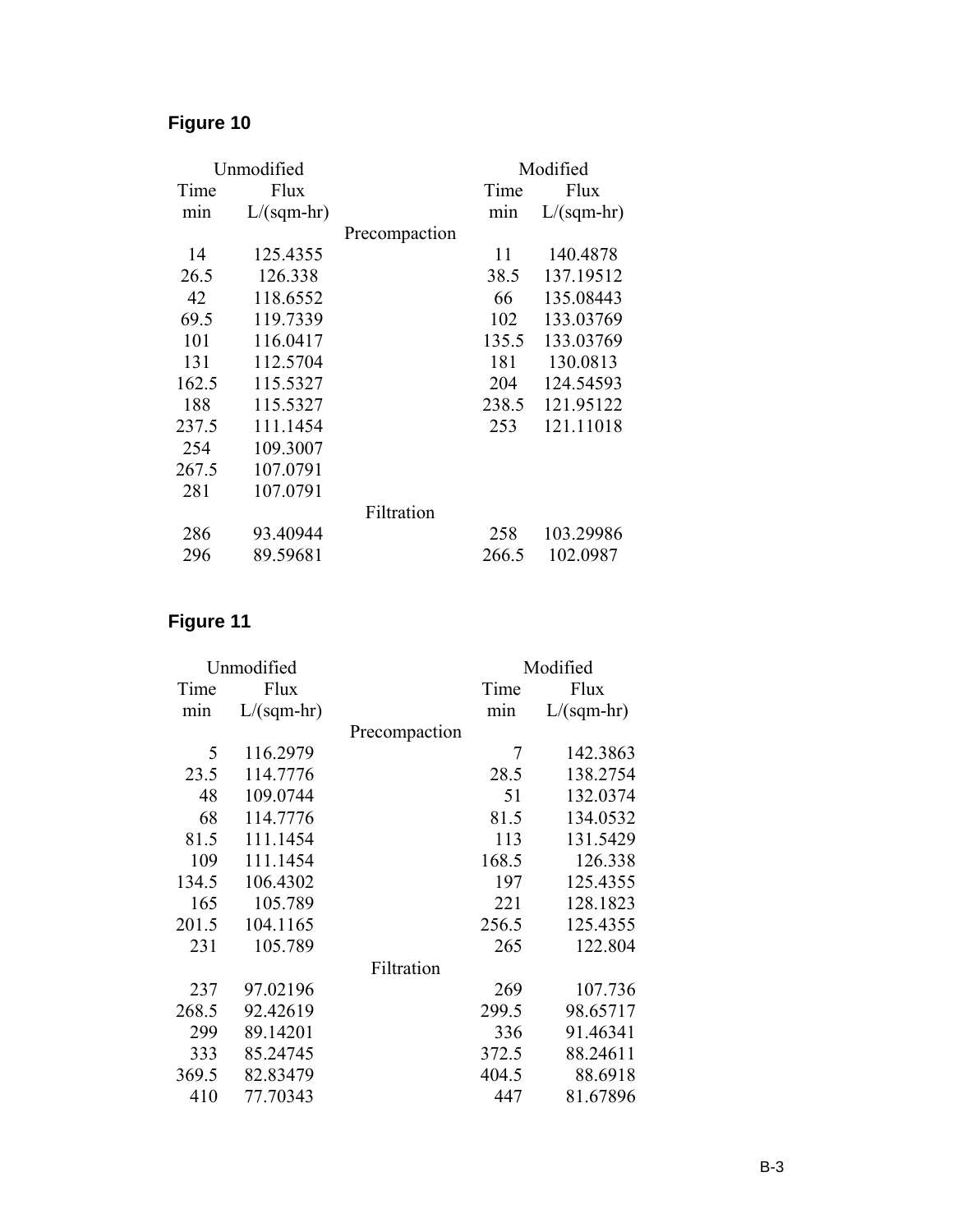| 448.5 74.72756 | 487.5 | 77.36113 |
|----------------|-------|----------|
| 491 71 67745   | 537   | 72 76647 |
| 529.5 69.68641 | 583.5 | 70 2439  |
| 562 65 04065   |       |          |

#### **Figure 12**

| Unmodified |              |               | Modified |              |
|------------|--------------|---------------|----------|--------------|
| Time       | Flux         |               | Time     | Flux         |
| Min        | $L/(sqm-hr)$ |               | min      | $L/(sqm-hr)$ |
|            |              | Precompaction |          |              |
| 5          | 116.2979     |               | 12.5     | 113.24607    |
| 23.5       | 114.7776     |               | 37.5     | 110.95219    |
| 48         | 109.0744     |               | 59.75    | 112.72343    |
| 68         | 114.7776     |               | 95.75    | 109.59055    |
| 81.5       | 111.1454     |               | 122.25   | 108.36543    |
| 109        | 111.1454     |               | 157.75   | 105.75938    |
| 134.5      | 106.4302     |               | 193.25   | 114.40487    |
| 165        | 105.789      |               | 221.25   | 102.10314    |
| 201.5      | 104.1165     |               | 251      | 98.447894    |
| 231        | 105.789      |               | 280      | 107.0937     |
|            |              |               | 299.25   | 96.879327    |
|            |              | Filtration    |          |              |
| 237        | 97.02196     |               | 307.75   | 108.81558    |
| 268.5      | 92.42619     |               | 344.75   | 102.98484    |
| 299        | 89.14201     |               | 380.75   | 101.95135    |
| 333        | 85.24745     |               | 421.25   | 95.04002     |
| 369.5      | 82.83479     |               | 458.25   | 91.463415    |
| 410        | 77.70343     |               | 497.75   | 88.277717    |
| 448.5      | 74.72756     |               | 531      | 87.186608    |
| 491        | 71.67745     |               | 574      | 85.012468    |
| 529.5      | 69.68641     |               | 613.75   | 81.152201    |
| 562        | 65.04065     |               | 665      | 80.361261    |

#### **Figure 13**

| Unmodified |                 | Modified         |                 |  |
|------------|-----------------|------------------|-----------------|--|
|            | Time %Rejection |                  | Time %Rejection |  |
| min        |                 | m <sub>1</sub> n |                 |  |
| 25         | 0.3520277       | 22               | 0.205325        |  |
| 64.5       | 0.328461        | 84.5             | 0.3172668       |  |
| 141.5      | 0.4622021       | 171              | 0.2777926       |  |
| 227.5      | 0.5281889       | 2.71             | 0.4510079       |  |
| 320.5      | 0.5258322       |                  |                 |  |